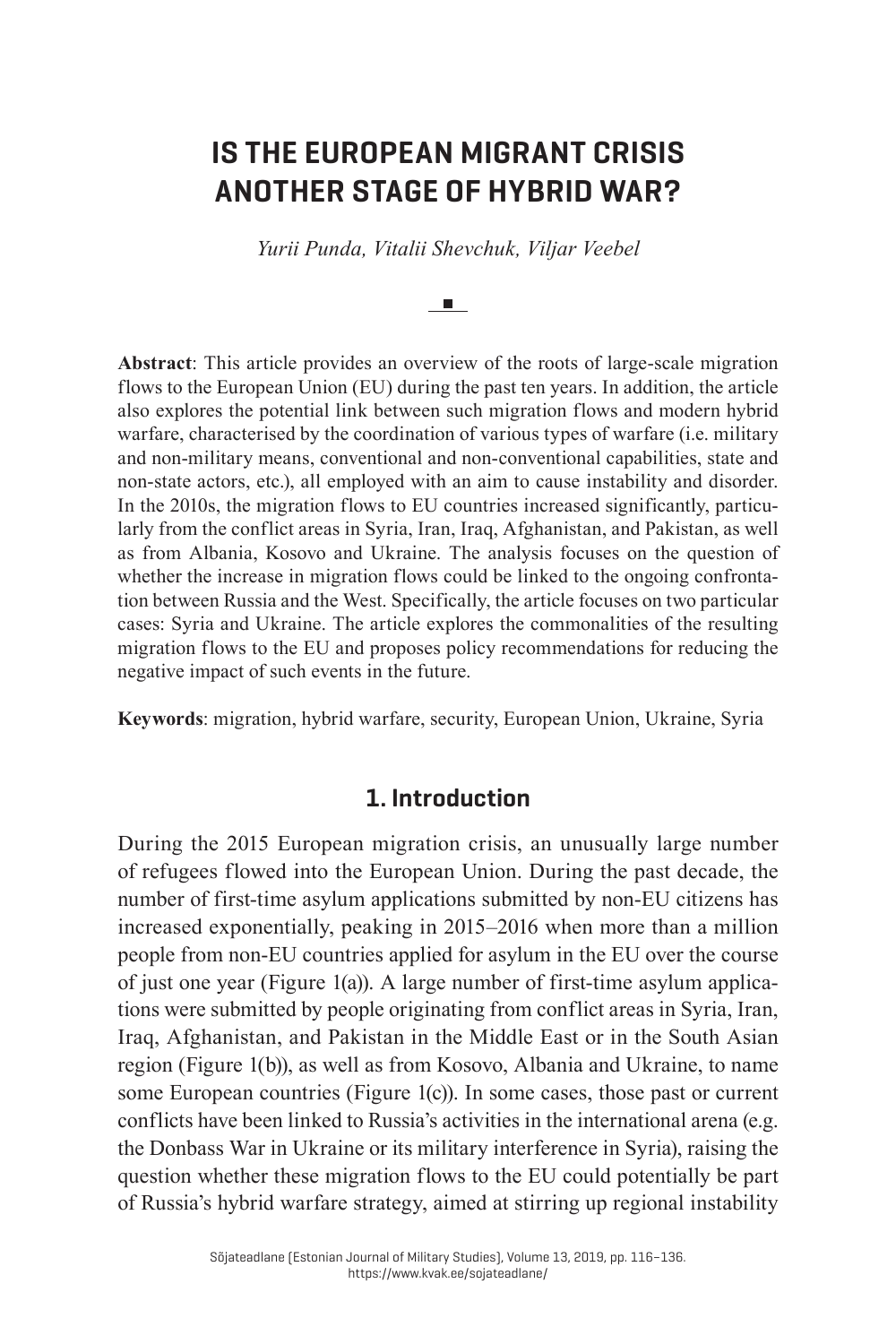and weakening the authority, credibility and unity of the European Union in the international arena.



**Figure 1 (a)**. The number of first-time asylum applications submitted from 2010 to 2018 to EU countries by non-EU citizens (persons per year)



**Figure 1 (b)**. The number of first-time asylum applications submitted from 2010 to 2018 to EU countries by the citizens of Syria, Pakistan, Iraq, Iran and Afghanistan (persons per year)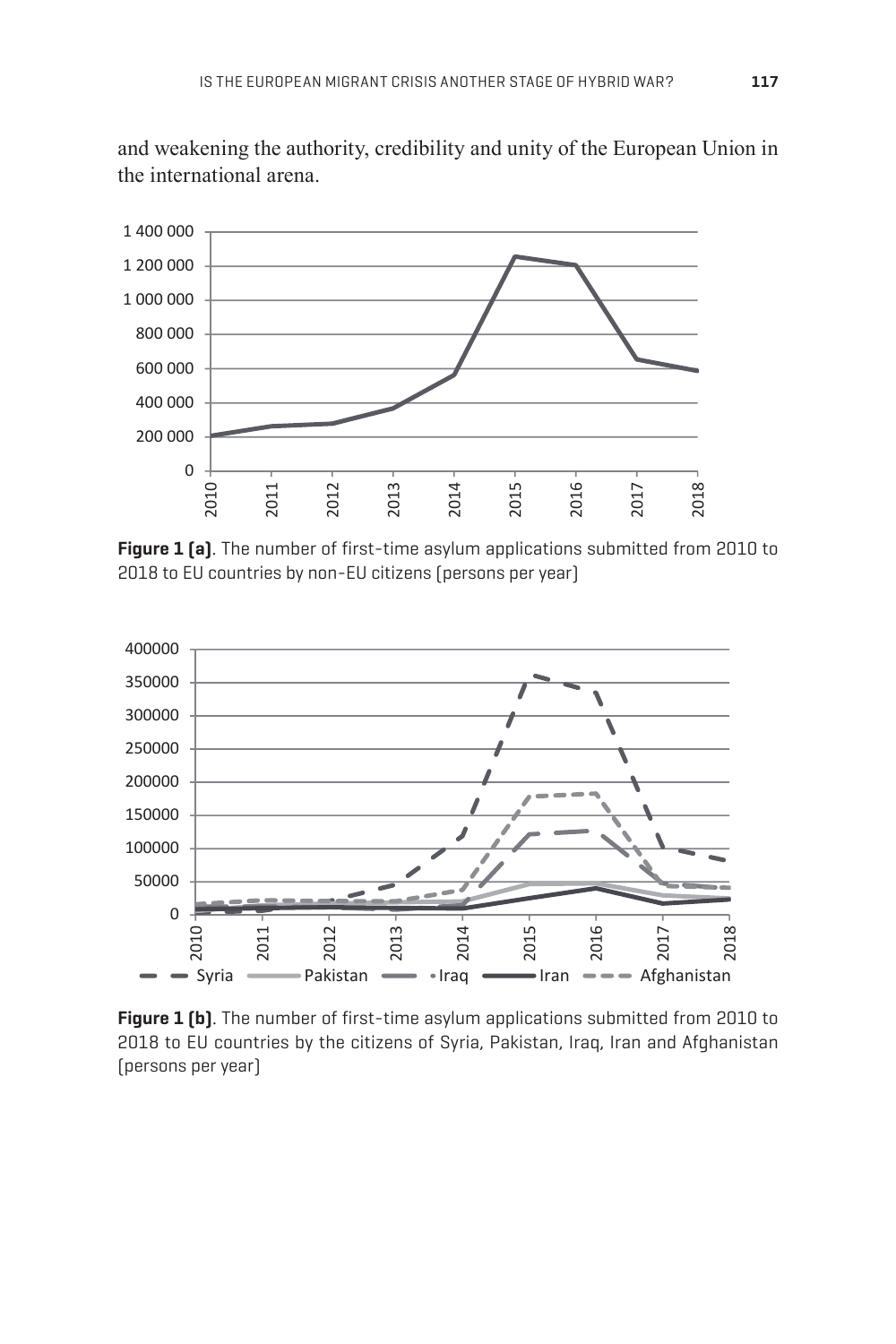

**Figure 1 (c)**. The number of first-time asylum applications submitted from 2010 to 2018 to EU countries by the citizens of Albania, Kosovo and Ukraine (persons per year)

**Figure 1**. The number of first-time asylum applications submitted to EU countries from 2010 to 2018 (persons per year) $^1$ 

This article focuses on the discussion of the roots of migration flows to the European Union over the past decade, exploring the potential link between migration flows and the tools of modern hybrid warfare as utilised by the Russian Federation. The concept of *hybrid warfare* has been previously discussed in the context of recent events in Ukraine and also in Syria by several other authors (e.g. Michael Kofman<sup>2</sup>, Nicu Popescu<sup>3</sup>, etc); however, to the knowledge of the authors, none of them have previously undertaken an in-depth analysis of migration flows from the perspective of modern hybrid warfare, and this article purports to take the first step in that direction. The analysis focuses on two specific cases – Syria and Ukraine – looking to establish commonalities between migration patterns originating from Syria

<sup>1</sup> Source: **Eurostat** 2019. Eurostat Database. Categories: Demography and migration – Asylum and managed migration – Applications. https://ec.europa.eu/eurostat/data/database. [**Eurostat** 2019]

<sup>2</sup>**Kofman, M**. 2016. Russian Hybrid Warfare and Other Dark Arts. – War on the Rocks, March 11.

https://warontherocks.com/2016/03/russian-hybrid-warfare-and-other-dark-arts/ [**Kofman**  2016]

<sup>3</sup> **Popescu, N**. 2015. Hybrid Tactics: neither new nor only Russian. – European Union Institute for Security Studies, Alert Issue 46, October.

https://www.iss.europa.eu/sites/default/files/EUISSFiles/Alert\_4\_hybrid\_warfare.pdf.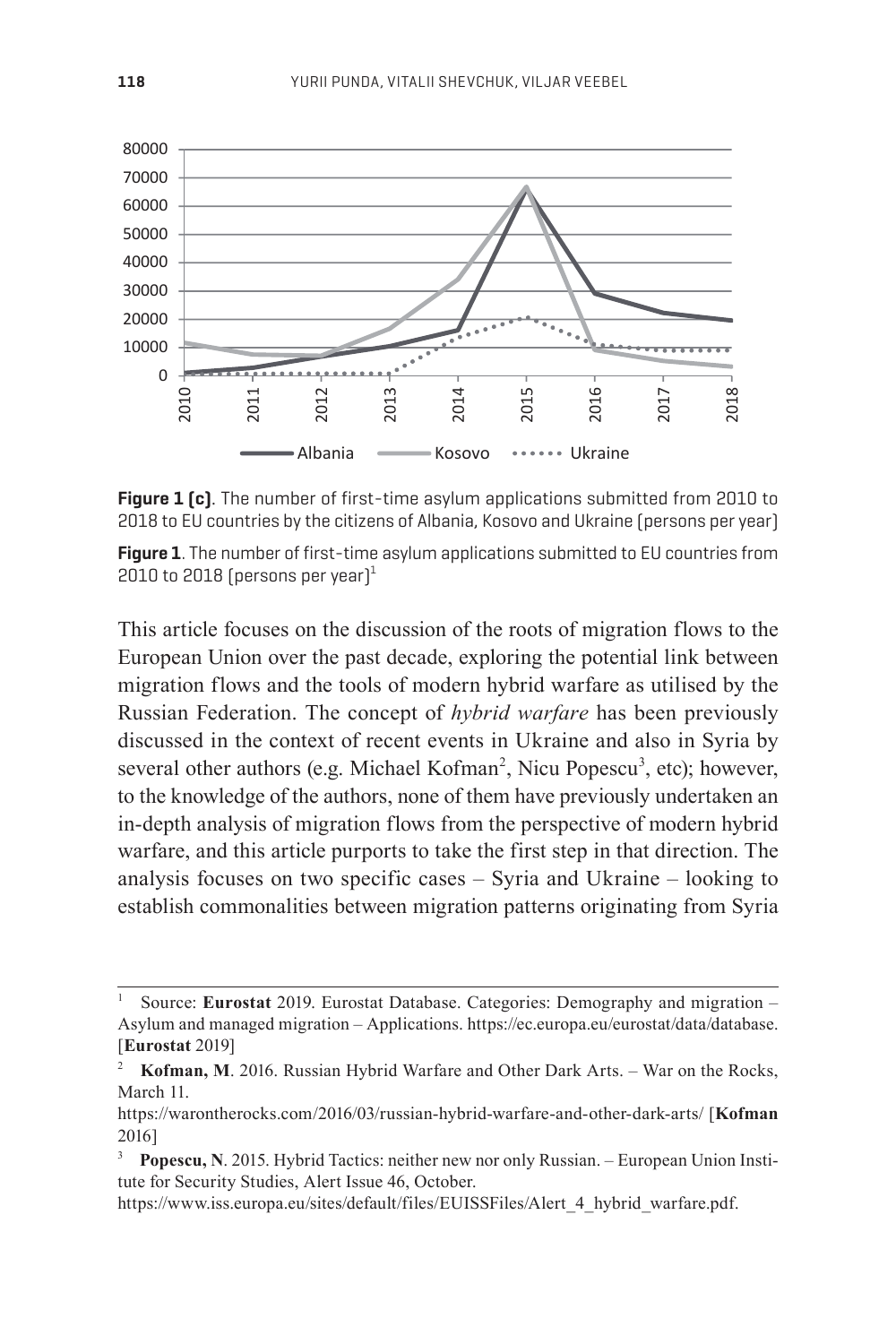and Ukraine to EU countries, as well as offering policy recommendations aimed at reducing the negative impact of such events.

This research bears much importance also for the security of the Baltic states, taking into consideration that on the one hand, hybrid threats emanating from Russia are seen as critical national security concerns<sup>4</sup> and on the other hand, the social tensions caused by the refugee crisis and the fears that have been triggered by these developments, are among the main factors of political instability and social fragmentation in the Baltic countries<sup>5</sup>.

The next section of the article provides a brief overview of the concept of *hybrid warfare* and analyses Russia's understanding of contemporary conflicts from that perspective. The following section outlines Russia's most recent inter ventions in Syria and Ukraine, linking them to the dynamics of migration flows to the EU, and discusses the dynamics of migration flows in the framework of hybrid warfare. The authors also acknowledge that in addition to Russia's influence, the recent large-scale migration flows to the EU are affected by other factors as well (e.g. changes in behavioural patterns, political instability, economic reasons, push-and-pull factors, climate conditions, etc.). The final section concludes the research by positing a hypothetical question about the possible consequences of large-scale migration flows as a new form of hybrid warfare, both at the national level and globally.

### **2. Varying Concepts of Hybrid Warfare**

Conceptualising *hybrid warfare* is a challenging task mainly for two reasons. First of all, the term's connotation is 'the intangible', referring to the wide variety of measures or tools of hybrid warfare as well as the elusive nature of associated activities, actors and objectives. To quote Frank G. Hoffman:

*hybrid threats incorporate a full range of modes of warfare, including conventional capabilities, irregular tactics and formations, terrorist acts that include indiscriminate violence and coercion, and criminal disorder. These multi-modal activities can be conducted by separate units, or even by the same unit, but are generally operationally and tactically directed and* 

<sup>4</sup>**Veebel, V.; Ploom, I**. 2016. Estonian perceptions of security: Not only about Russia and the refugees. – Journal on Baltic Security, Vol. 2(2), pp. 35–70.

https://www.baltdefcol.org/files/files/publications/EstonianPerceptions.pdf.

<sup>&</sup>lt;sup>5</sup> Veebel, V.; Markus, R. 2015. Europe's Refugee Crisis in 2015 and Security Threats from the Baltic Perspective. – Journal of Politics and Law, Vol. 8(4), pp. 254−262. DOI: 10.5539/jpl.v8n4p254.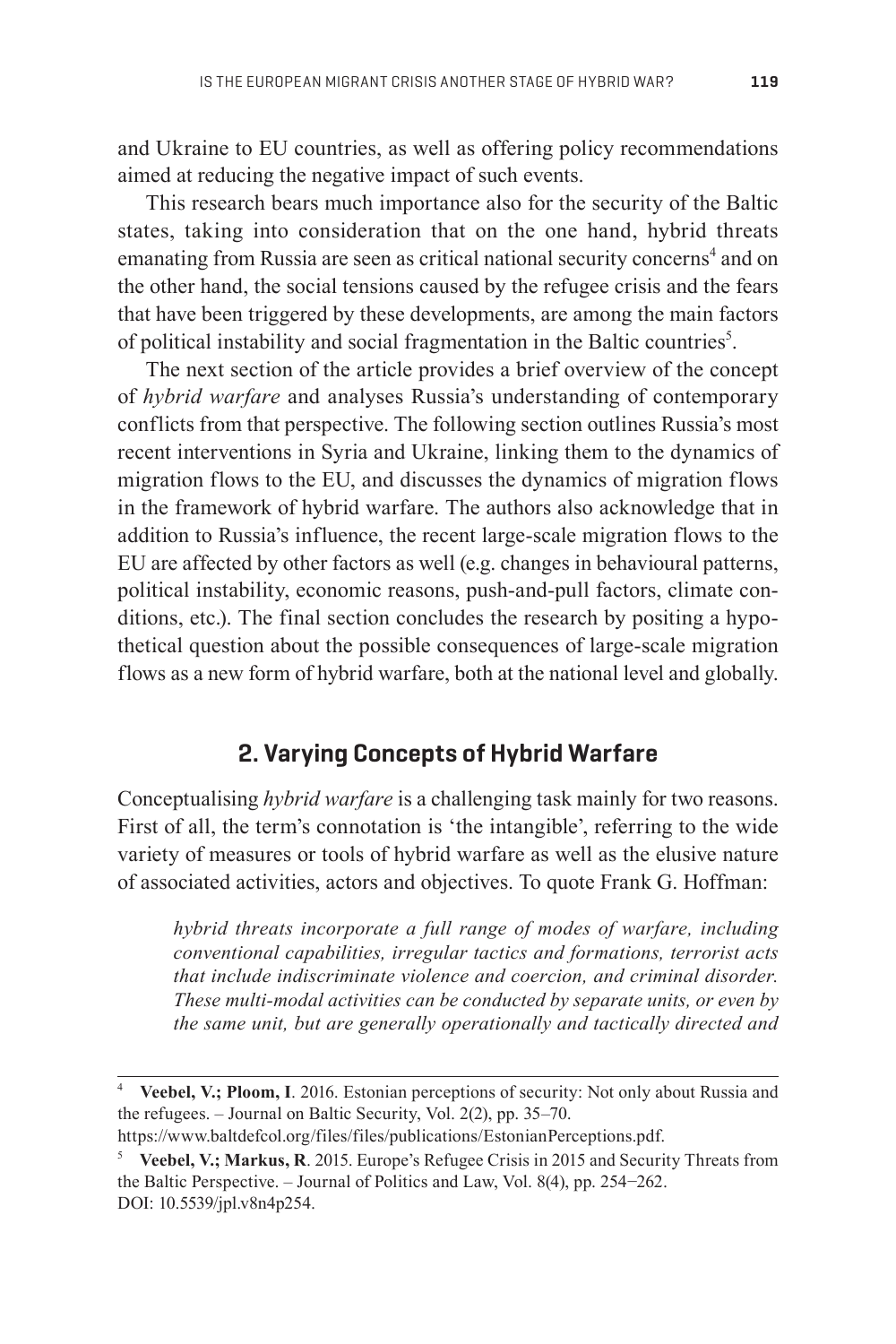*coordinated within the main battlespace to achieve synergistic effects in the physical and psychological dimensions of conflict*<sup>6</sup> *.*

In this respect, the 'attractiveness' of hybridity lies especially in its asymmetrical nature and in the opportunity to remain just below the legal threshold at which the target state would be compelled to respond militarily. Furthermore, the main 'advantage' of using hybrid modes of warfare lies in the potential to simultaneously utilise multiple measures/tools to pursue certain goals, while managing to avoid the costs of retaliation from the target<sup>7</sup>. What is more, Ukrainian security expert Volodymyr Horbulin also highlights the absence of clearly defined time horizons as an inherent feature of hybrid war<sup>8</sup>. Thus, it is clearly very difficult to define what specifically constitutes *hybrid warfare* or where it starts and ends.

On the other hand, the concept of the term *hybrid*, as in *hybrid war*, *hybrid warfare*, *hybrid threats*, *hybrid world order* etc., is in essence dynamic and thus, changing all the time. For example, Michael Kofman argues that

*in two short years, the word [hybrid warfare] has mutated from describing how Moscow was fighting its war in Ukraine to incorporating all the various elements of Russian influence and national power. The term continues to evolve, spawning iterations like 'multi-vector hybrid warfare' in Europe. Hybrid warfare has become the Frankenstein of the field of Russia military analysis; it has taken on a life of its own and there is no obvious way to contain it*<sup>9</sup> *.*

Consequently, in a discussion of *hybrid warfare,* all of its possible forms of should be carefully considered, including when referring to migration flows as a potential tool of hybrid warfare used to simultaneously pursue certain goals while also trying to avoid the costs of retaliation from the target.

While the term *hybrid warfare* was used for the first time in the early 2000s, the strategies of hybrid warfare are much older, seeming to date back

Hoffman, F. 2009. Hybrid Warfare and Challenges. - The Joint Forces Quarterly, 1<sup>st</sup> quarter, Issue 52. Washington: National Defense University Press, p. 36. https://smallwarsjournal.com/documents/jfqhoffman.pdf.

<sup>7</sup>**Śliwa, Z.; Veebel, V.; Lebrun, M**. 2018. Russian Ambitions and Hybrid Modes of Warfare. – Sõjateadlane. Estonian Journal of Military Studies, Vol. 7, pp. 86−108.

<sup>8</sup>**Horbulin, V**. 2018. Ukrainian Front of the Hybrid World. – Strategic Panorama, Vol. 1, pp. 3–6.

<sup>9</sup> **Kofman** 2016, p. 1.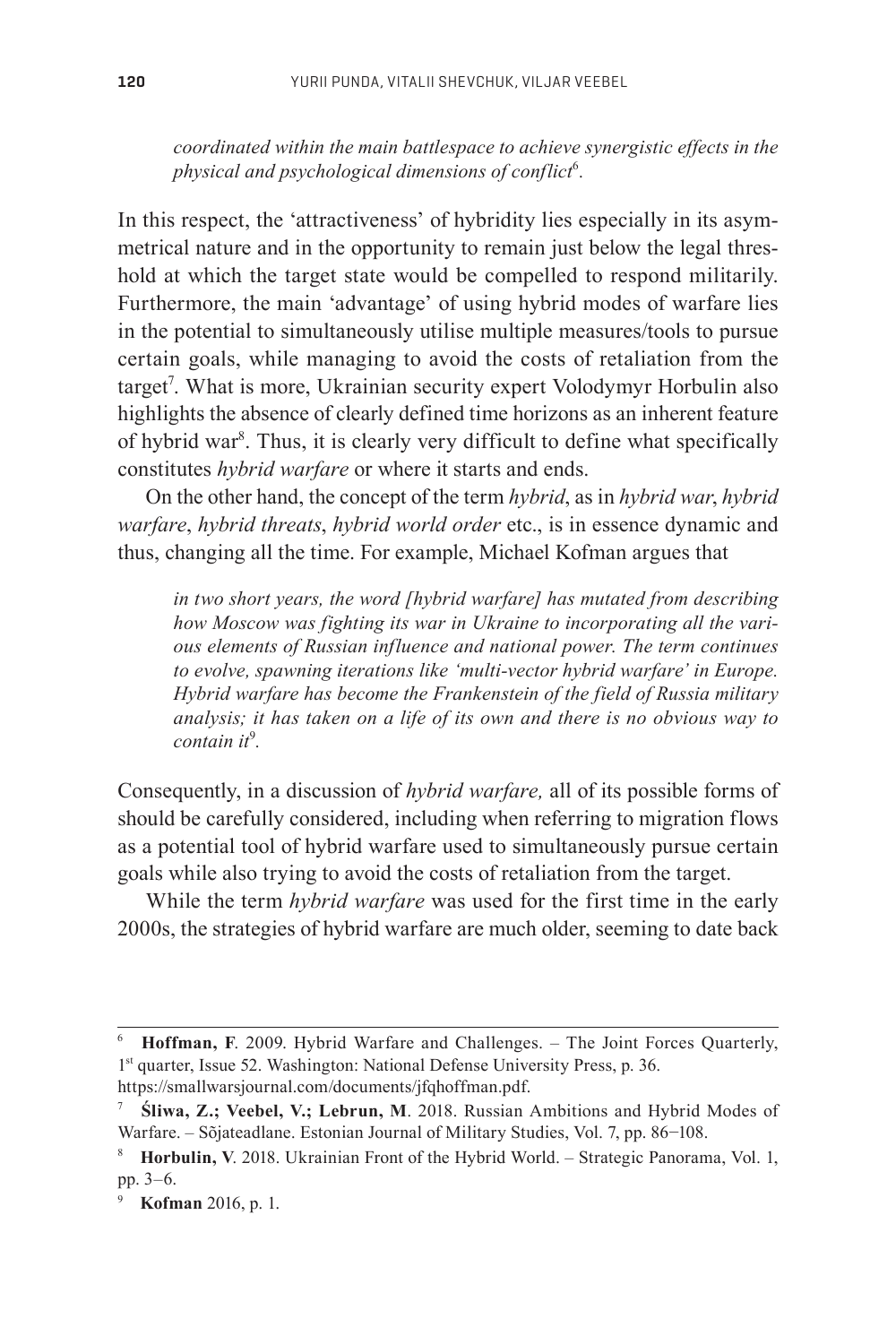to ancient times.<sup>10</sup> What is more, the use of the term seems to vary slightly across individual countries and even institutions. For example, Andersson and Tardy have pointed out that the 2015 National Military Strategy of the United States refers to *hybrid conflicts*11, while the United Nations mostly talks about *asymmetric threats* without using the term *hybrid*12. At the same time, NATO seems to use the term *hybrid* relatively often, referring to *hybrid attacks*, *hybrid threats*, *hybrid challenges*, *hybrid actions*, *hybrid campaigns*, *hybrid warfare*, etc. For example, the 2018 NATO Brussels Summit Declaration stresses the existence of a "*dangerous, unpredictable, and fluid security environment, with enduring challenges and threats from all strategic directions; from state and non-state actors; from military forces; and from terrorist, cyber, and hybrid attacks*", pointing to several specific threats, such as Russia's aggressive actions, the instability and continuing crises across the Middle East and North Africa, terrorism, irregular migration, human trafficking, the crisis in Syria, disinformation campaigns, malicious cyber activities, the proliferation of weapons of mass destruction and advanced missile technology, etc.<sup>13</sup>.

What is more, NATO has also indicated that in the case of *hybrid warfare*, it could decide to invoke Article 5, as it would in case of a traditional armed  $attack<sup>14</sup>$ . Furthermore, the declaration stresses that the Alliance is ready to

<sup>&</sup>lt;sup>10</sup> For further discussion, see, e.g. **Yenidünya, A.; Atalay, M**. 2016. Comparative Analysis of Russian Hybrid Methods in Ukraine and Syria Crisis. – American Scientific Research Journal for Engineering, Technology, and Sciences (ASRJETS), Vol 26, No 4, pp. 1–13. https://asrjetsjournal.org/index.php/American\_Scientific\_Journal/article/view/2407.

<sup>11</sup> The strategy states that "*such 'hybrid' conflicts may consist of military forces assuming a non-state identity, as Russia did in the Crimea, or involving a violent extremist organisation (VEO) fielding rudimentary combined arms capabilities, as ISIL has demonstrated in Iraq and Syria*". The strategy also stresses that "*hybrid conflicts may be comprised of state and non-state actors working together toward shared objectives, employing a wide range of weapons such as we have witnessed in eastern Ukraine*". **The National Military Strategy of the United States of America**. 2015. Washington D.C., June.

https://www.jcs.mil/Portals/36/Documents/Publications/2015\_National\_Military\_Strategy. pdf.

<sup>&</sup>lt;sup>12</sup> Andersson, J. J.; Tardy, T. 2015. Hybrid: What's in a Name? – European Union Institute for Security Studies, October, pp. 2–4.

https://www.iss.europa.eu/sites/default/files/EUISSFiles/Brief\_32\_Hybrid\_warfare.pdf.

<sup>&</sup>lt;sup>13</sup> NATO 2018. The Brussels Summit Declaration. NATO Press Release 074, July 11. https://www.nato.int/nato\_static\_fl2014/assets/pdf/pdf\_2018\_07/20180713\_180711-summitdeclaration-eng.pdf.

<sup>&</sup>lt;sup>14</sup> NATO Parliamentary Assembly 2018. Countering Russia's Hybrid Threats: An Update. Special Report by Special Rapporteur Lord Jopling [**NATO Parliamentary Assembly** 2018]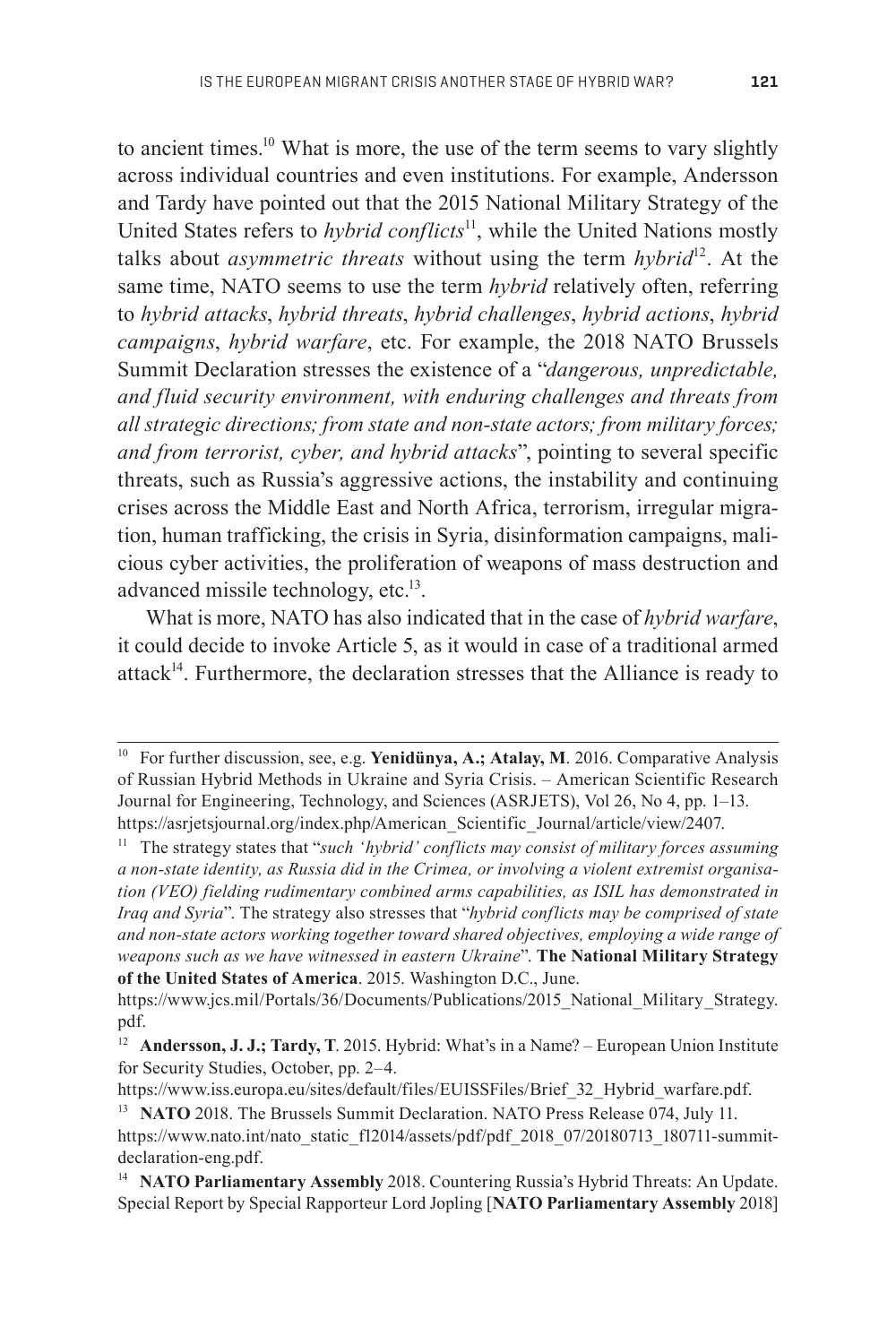assist its member states at any stage of a *hybrid campaign*, although the primary responsibility for responding to *hybrid threats* would remain with the targeted nation.

From this perspective, *hybrid warfare* may also not be the right term to accurately portray Russia's understanding of contemporary conflicts/ warfare. Discussions on hybrid conflicts intensified in Russia in the early 2010s, when the Chief of the General Staff of the Russian Armed Forces, General Valery Gerasimov, presented his understanding of contemporary warfare for which Russian armed forces should prepare themselves in the future. According to Gerasimov, "*frontal engagement of large formations of force /…/ is becoming a thing of the past*" and will be effectively replaced by "*the use of special forces, exploitation of internal opposition*" and "*informational actions, devices and means*". Interestingly, Russians seem to prefer using the term *non-linear war,* instead of *hybrid war*. 15

At the same time, both Russia's political and military leaders have clearly stated that external threats to Russia are primarily of a hybrid nature, referring, for example, to increased global and regional instability, the use of ICT, territorial claims against Russia, the violation of international agreements, etc.16 Furthermore, Russian leaders seem to constantly reiterate that the West uses hybrid warfare in Russia's near-abroad in the form of promoting and supporting 'colour revolutions' in those countries (e.g. Ukraine). In 2016, to counter the potential threat of 'colour revolutions', General Gerasimov called for the development of a 'soft power' strategy, referring to the toolkit of soft measures (i.e. political, diplomatic, economic, informational, cybernetic, psychological and other non-military means) to complement conventional 'hard power' measures<sup>17</sup>.

Thus, the concept of *hybrid warfare* has not only changed the way we define and understand modern wars and conflicts, but it also poses serious threats to modern societies. According to Kersten Knipp, one dangerous trend that is associated with hybrid warfare and hybrid conflicts, is the

<sup>&</sup>lt;sup>15</sup> Kaldor, M.; Chinkin, C. 2017. International Law and New Wars. Cambridge University Press, p. 6.

<sup>&</sup>lt;sup>16</sup> **President of Russia** 2014. Address by the President of the Russian Federation. Presidential Executive Office, March 18.

http://en.kremlin.ru/events/president/news/20603. [**President of Russia** 2014]

<sup>&</sup>lt;sup>17</sup> McDermott, R. 2016. Gerasimov Calls for New Strategy to Counter Color Revolution. – Eurasia Daily Monitor, Vol. 13, Issue 46.

https://jamestown.org/program/gerasimov-calls-for-new-strategy-to-counter-colorrevolution/.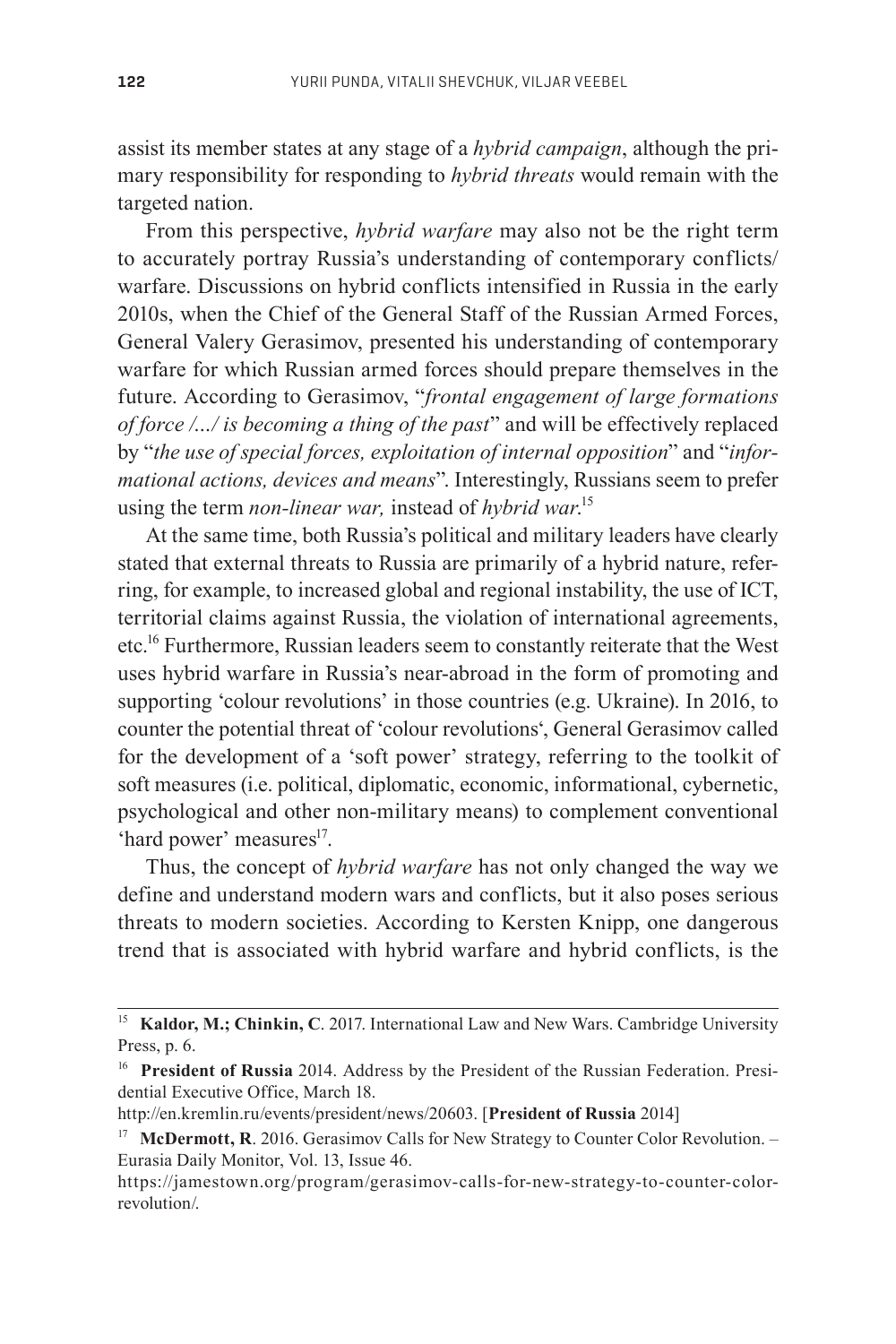undermining of democratic values<sup>18</sup>. In a wider context, this could also lead to the undermining of democratic values, which, in turn, could result in undesirable consequences. In this respect, subjective and targeted 'advocacy campaigns' on social media or other so-called 'free media platforms' aiming to promote the ideas of certain parties or politicians under the guise of simply 'sharing information' could also be interpreted as a potential tool of hybrid warfare. The same applies to the emergence of large migration waves headed to democratic countries that could pose a threat to democratic values. Last but not least, the incitement (?) of (military) conflicts in neighbouring countries clearly undermines democratic values, the current rules-based global order and international law, and should, therefore, be considered as another form of hybrid warfare.

## **3. Possible Connections between Migration from Syria and Ukraine to the EU and Russia's Interventions in those Countries?**

### 3.1. Russia's Intervention in Syria

The conflict that erupted in Syria back in 2011 has lasted for almost a decade, drawing in many countries like Russia, the United States, Iran, the United Kingdom, France, Turkey, Saudi Arabia and Israel throughout the dif ferent stages of this conflict. The Syrian conflict began with prodemocracy demonstrations and a civil uprising in 2011, rapidly devolving into a full-scale civil war from 2012 to 2013. Although Syrian presidential elections took place in June 2014, the situation did not normalise and fighting continued. The conflict was further fuelled by the rise of the terrorist formation ISIL with its own ambitions to rule the region. The U.S. actively intervened in the Syrian conflict from September 2014 to September 2015 by supporting the opposition to President al-Assad and targeting ISIL fighters<sup>19</sup>.

In September 2015, Russia intervened in the conflict at the request of the Syrian government headed by President al-Assad, relying on the long-term

<sup>&</sup>lt;sup>18</sup> Knipp, K. 2016. Extremist views on the rise – Deutsche Welle, June 16.

https://www.dw.com/en/opinion-extremist-views-on-the-rise/a-19335946. [**Knipp** 2016]

<sup>&</sup>lt;sup>19</sup> Bannelier-Christakis, K. 2016. Military interventions against ISIL in Iraq, Syria and Libya, and the Legal Basis of Consent. – Leiden Journal of International Law, Vol. 29(3), pp. 745–748.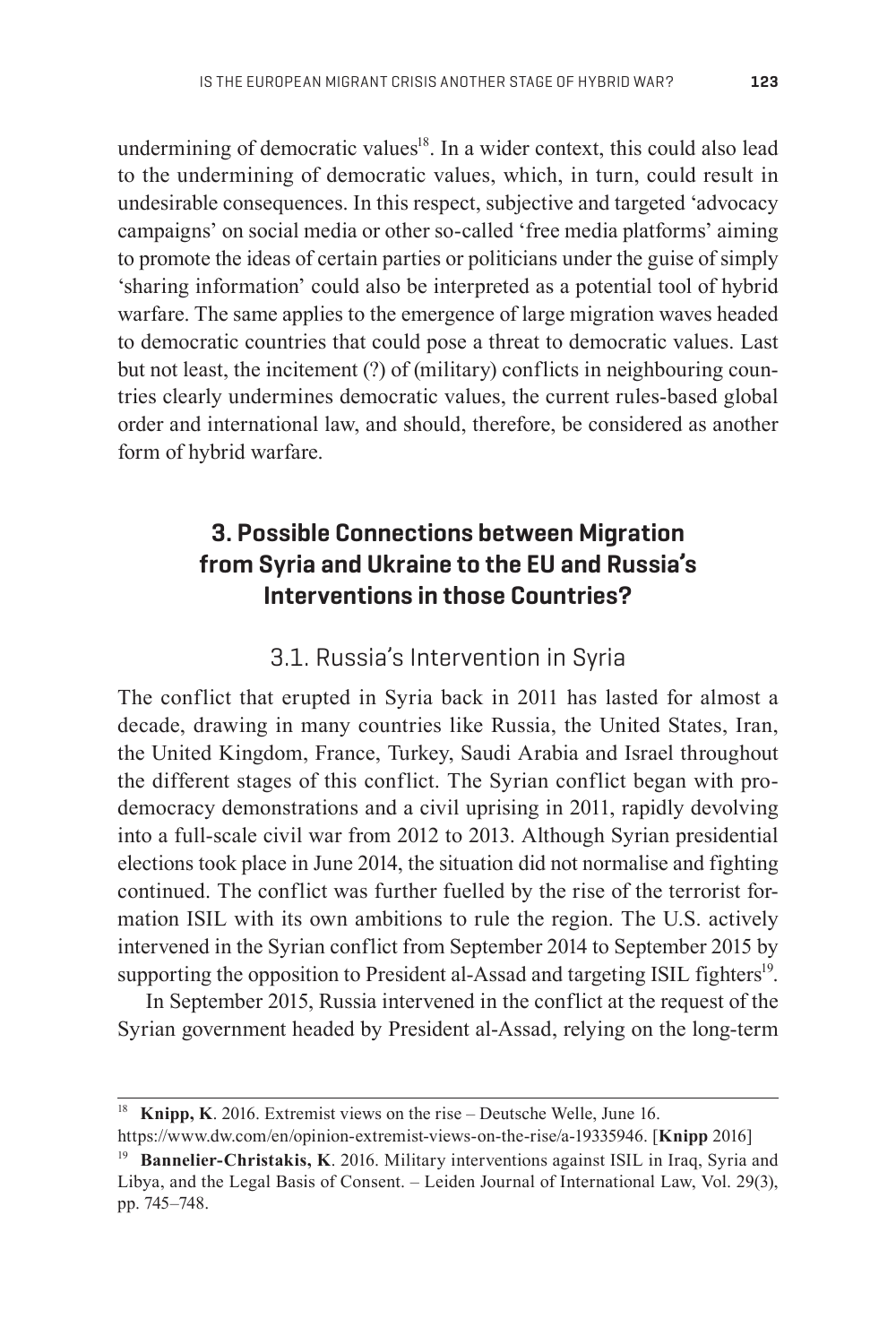cooperation between the two countries. In the following months, Russia carried out extensive air strikes in Syria against both ISIL and the antigovernment opposition<sup>20</sup>. It has been argued that Russia's air campaigns in support of President Bashar al-Assad in 2015 and early 2016 were crucial in turning the war in al-Assad's favour<sup>21</sup>. From February to July 2016, a partial ceasefire was introduced under the aegis of the UN Security Council; however, after its expiration, intensive fighting resumed. In 2017, an agreement was signed to establish de-escalation zones and to introduce a ceasefire, with Russia announcing in late 2017 that Syria had been liberated from ISIL. In 2018, the conflict escalated once more, after a reported chemical attack, triggering missile strikes from Western countries on multiple targets in Syria. In addition to that, ISIL attacks have also continued. Currently, the conflict in Syria is still ongoing.

The conflict in Syria has resulted in unprecedented migration flows from Syria to other countries. Based on Eurostat data regarding first-time asylum applications submitted to EU countries, the situation seemed to be mostly under control during the initial phase of the conflict in 2011. However, as of May 2012, the number of first-time asylum applications to the EU started to increase drastically after the initial confrontations devolved into fullscale civil war. The first peak was reached in September 2014, when more than 16,000 asylum applications from Syria were submitted to EU countries within one month (Figure 2). Another peak came in September 2015, with the submission of more than 60,000 first-time asylum applications. The migration flow from Syria to the EU started to significantly decline starting from October 2016 and have currently dipped back to the levels of 2013.

To sum up, migration waves from Syria to EU countries started to significantly increase from September 2014, after the conflict gained an international dimension following the U.S. intervention. Although migration to the EU peaked in September 2015, overlapping with Russia's direct intervention and air strikes, a clear cause-and-effect relationship cannot be drawn between Russia's actions in Syria and the migration wave from Syria to the EU.

https://jcpa.org/the-rocky-marriage-of-convenience-between-russia-and-iran-in-syria/.

<sup>&</sup>lt;sup>20</sup> Segall, M. 2019. The Rocky Marriage of Convenience between Russia and Iran in Syria. -Jerusalem Center for Public Affairs, January 29.

<sup>21</sup>**Why is there a War in Syria?** 2019. – BBC News, February 25.

https://www.bbc.com/news/world-middle-east-35806229. [**Why is there a War in Syria?** 2019]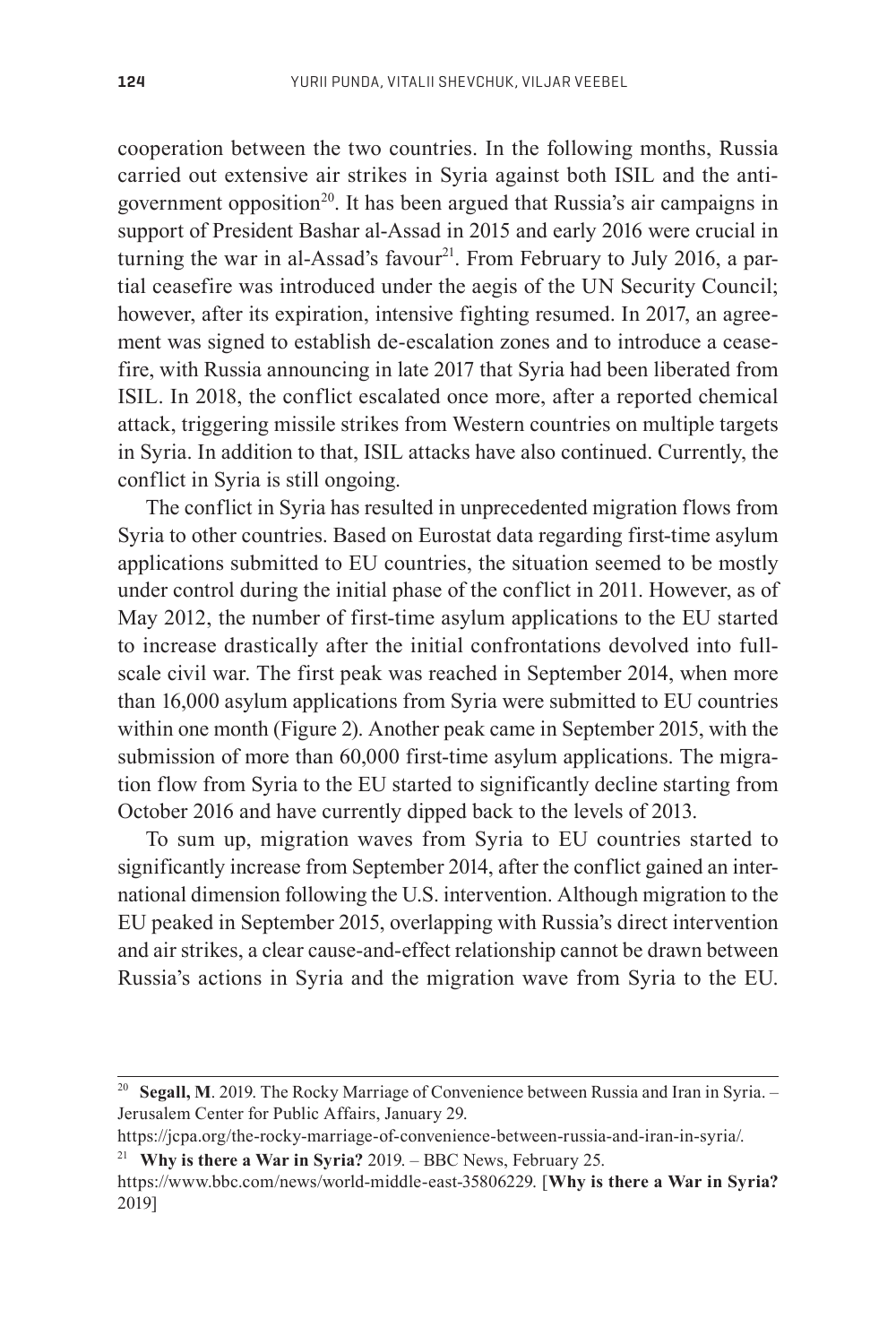

**Figure 2**. The number of first-time asylum applications from Syria submitted from 2010 to 2018 to EU countries [persons per month]<sup>22</sup>

On the one hand, migration from Syria began already in 2011–2012, but at that time the pressure was mostly on Turkey, not the EU. On the other hand, there are many other factors that have contributed to the massive migration from Syria (e.g. high unemployment, corruption, lack of political freedom and poor economic conditions)<sup>23</sup>. It has also been posited that in 2015 the Syrian refugees discovered a migration route through the Balkan countries, and by sharing that information on social media probably contributed to the large-scale migration waves of 2015.<sup>24</sup> Furthermore, Eurostat's data may not reflect the full picture of the migration waves from Syria to the EU, especially considering the fact that some refugees from several other countries have been known to falsely report that they originate from Syria when applying for asylum in the EU. However, despite the reasons mentioned above, it is still a fact that migration waves from Syria exploded in numbers particularly after the U.S. intervened in the conflict, and that Russia's support for President al-Assad's regime led to the escalation of the conflict. Referring to Russia's support to al-Assad's regime, Kelly Craft, the U.S. Ambassador to

<sup>22</sup> Source: **Eurostat** 2019.

<sup>23</sup>**Why is there a War in Syria?** 2019.

<sup>24</sup>**What caused the refugee crisis?** 2015. – The Guardian, December 9.

https://www.theguardian.com/commentisfree/2015/dec/09/what-caused-the-refugee-crisisgoogle.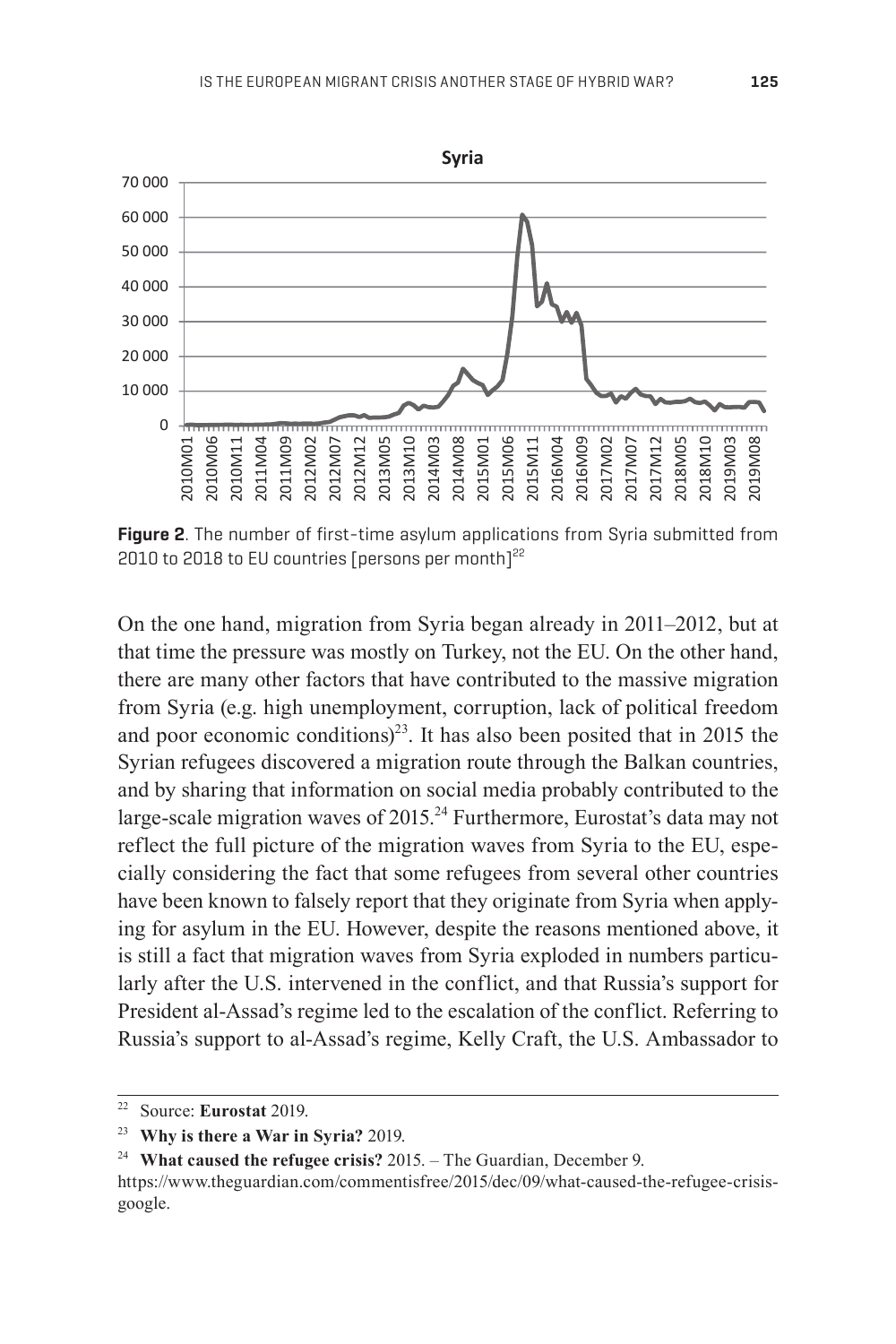the United Nations, has stated that: "*What we are witnessing is not counterterrorism, but an excuse to continue a violent military campaign against those who refuse to accept the Assad regime's authority*"25.

### 3.2 Russia's Intervention in Ukraine

Similarly to the Syrian conflict, the Ukrainian conflict started with popular mass protests against the decision of the former President of Ukraine, Viktor Yanukovych, to suspend the implementation of the EU association agreement in November 2013. The anti-government protests basically evolved into a revolution and in February 2014, Yanukovych fled from Ukraine to Russia<sup>26</sup>. Claiming that President Yanukovych had asked Moscow for assistance, Russia sent its troops to Ukraine in February-March 2014 to justify the annexation of the Crimean peninsula. In March 2014, Russia organised a referendum in Crimea, never recognized by the international community. After Russia's illegal annexation of Crimea, violent confrontations broke out in Eastern Ukraine between the Ukrainian Armed Forces and the separatists backed by Russia.

The first version of the Minsk Protocols, a ceasefire negotiated under the auspices of the OSCE, was signed in September 2014; however, in retrospect, it is apparent that Russia had no intention to step back its efforts in Ukraine and to stop supporting separatists in Eastern Ukraine<sup>27</sup>. Consequently, in January 2015, a full-scale armed conflict broke out in Eastern Ukraine, culminating in the Minsk II agreements, the second cease-fire agreement in the Donbass war, in February 2015. However, the situation remains complicated to this day, with armed confrontations still taking place

<sup>25</sup>**Russia casts 13th veto of U.N. Security Council action during Syrian war**. 2019. – Reuters, September 19.

https://www.reuters.com/article/us-syria-security-un/russia-casts-13th-veto-of-u-n-securitycouncil-action-during-syrian-war-idUSKBN1W42CJ.

<sup>26</sup> For further information, e.g. **European Parliament** 2018. At a glance: A UN peacekeeping mission in eastern Ukraine? March.

https://www.europarl.europa.eu/RegData/etudes/ATAG/2018/614737/EPRS\_ATA(2018) 614737\_EN.pdf [**European Parliament** 2018],

as well as **Poltorakov, O**. 2015. The Functional Dynamic of Ukraine's "Maidan" – Russian Politics & Law, Vol. 53(3), pp. 28–36. DOI: 10.1080/10611940.2015.1053783,

and **Veebel, V**. 2016. Escaping the Imperial Grip of Russia: Ukraine, Belarus, Armenia, and Georgia. – Cross Border Journal for International Studies, Vol. 1(1), pp. 107–126.

<sup>27</sup>**Veebel, V., Markus, R**. 2018. European Normative Power during Ukrainian-Russian Conflict. – Baltic Journal of Law and Politics, 11 (1), pp 1−20.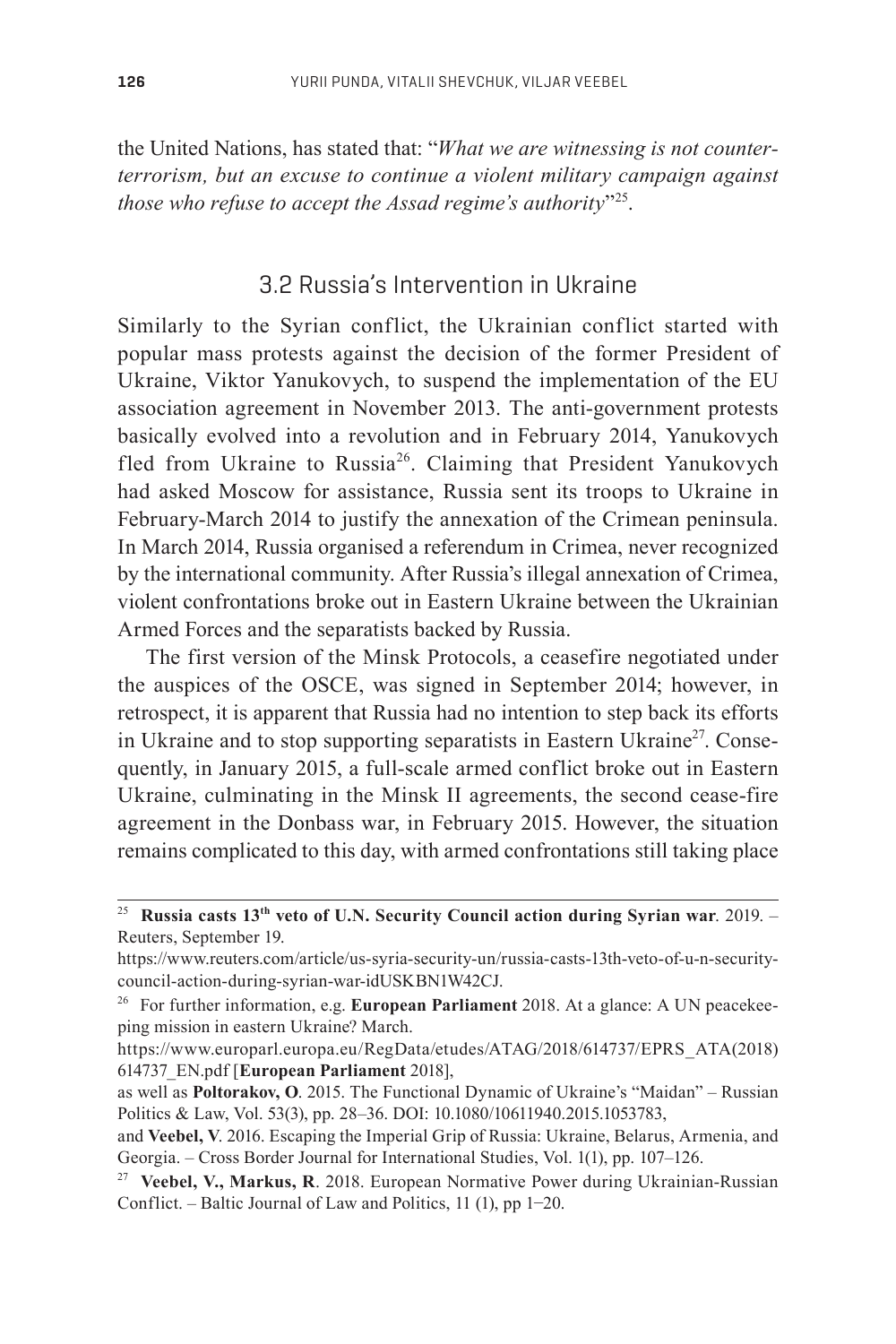in Eastern Ukraine almost on a daily basis between Ukrainian armed forces and the Russian-backed separatists.<sup>28</sup>

As many authors have pointed out, Russia has clearly used the strategy of hybrid warfare in Ukraine both in terms of military and non-military measures as well as state and non-state actors $2^9$ . All throughout the conflict and even before its start, various lines of operation were utilised in multiple areas such as diplomatic and political relations, economy, energy, religion, military and informational sphere, with the aim of enabling Russia to gain control over Ukraine and change public opinion both in Ukraine and globally<sup>30</sup>. In addition, Russia has also provided military "aid" to the separatists to maintain a foothold in Eastern Ukraine<sup>31</sup>; not to mention the massive, comprehensive and systematic information operation Russia conducted in Ukraine in 201432.

Thus, based on Russia's recent actions in Ukraine, the authors propose using the term *hybrid aggression* instead of *hybrid war* or *hybrid warfare*, considering that *aggression* has connotations with hostile or violent behaviour, or general readiness to attack or confront. In Ukraine, Russia utilised a complex set of instruments, including unconventional, covert,

<sup>28</sup> For further information, see, e.g. **European Parliament** 2018,

as well as **Šlabovitš, A**. 2016. Chapter 4.2: Military Overview. – Sazonov, V.; Müür, K.; Mölder, H. (eds.). Russian Information Campaign against the Ukrainian state and Defence Forces. Combined analysis. NATO Strategic Communications Centre of Excellence and Estonian National Defence College, Tartu, pp. 64–65. [**Sazonov** *et al.* 2016]

https://www.stratcomcoe.org/russian-information-campaign-against-ukrainian-state-anddefence-forces-0;

and **Mölder, H.; Sazonov, V**. 2016. Chapter 4: Overview of Political and Military Events. – Sazonov, V.; Müür, K.; Mölder, H. (eds.). Russian Information Campaign against the Ukrainian state and Defence Forces. Combined analysis. NATO Strategic Communications Centre of Excellence and Estonian National Defence College, Tartu, pp. 61–98.

<sup>29</sup> See, e.g. **Sazonov** *et al.* 2016; **Renz, B**. 2016. Russia and 'hybrid warfare'. – Contemporary Politics, Vol. 22, Issue 3, pp. 283–300; **Chausovsky, E**. 2019. Ukraine Provides a Test Case of Russia's Hybrid Warfare Strategy. – Stratfor, On Geopolitics, March 28.

https://worldview.stratfor.com/article/ukraine-test-case-russias-hybrid-warfare-strategymoscow-putin-kremlin; **Midttun, H. P**. 2019.

Hybrid War in Ukraine – Predictions for 2019 and beyond. – Euromaidan Press, April 18. http://euromaidanpress.com/2019/04/18/hybrid-war-in-ukraine-predictions-for-2019-andbeyond/. [**Midttun** 2019]

<sup>30</sup>**Midttun** 2019.

<sup>31</sup>**Mölder, H**. 2016. Chapter 7: Conclusions. – **Sazonov** *et al.* 2016, pp. 112–115.

https://www.stratcomcoe.org/russian-information-campaign-against-ukrainian-state-anddefence-forces-0.

<sup>32</sup> **Sazonov** *et al.* 2016.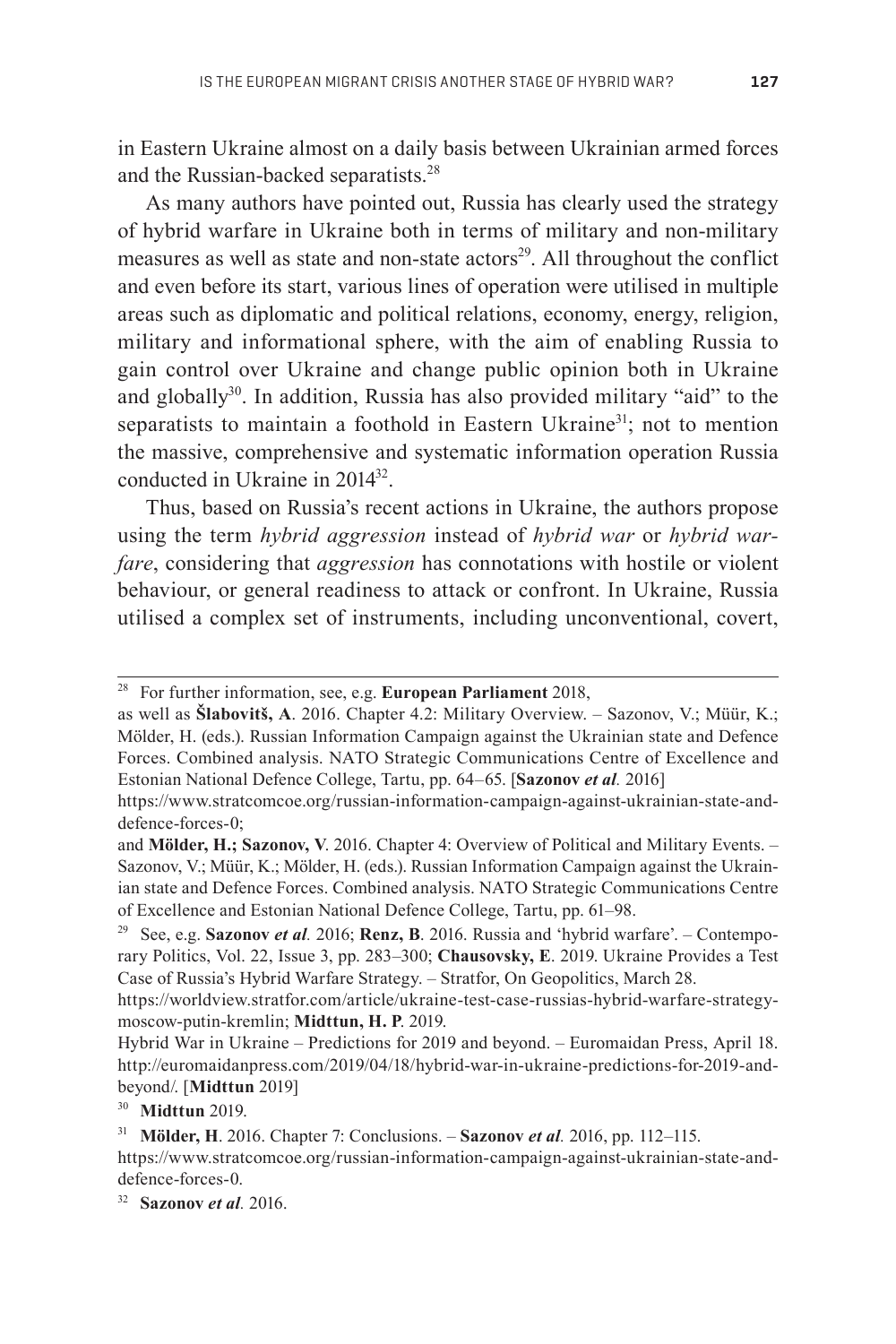and inherently illegal forms of pressure that seems to align better with the meaning of *aggression* as opposed to *warfare* as it is conventionally understood. Furthermore, another important aspect in defining *hybrid aggression* seems to lie in the attempt to avoid incurring the legal status of a country that is in violation of international law, which also seems to deviate from the traditional meaning of 'warfare'. During the conflict in Ukraine, Russia's President Putin has argued that he had every right to annex Crimea, relying on shared historical legacy, and maintaining that no violation of international law had taken place in Ukraine. Moreover, he called out other countries, particularly the United States and Germany, to acknowledge Russia's actions, referring to their own historical practice<sup>33</sup>.

Finally, in the case of *hybrid aggression*, unlike in traditional *warfare*, it is often difficult for the attacked party to realize that it is actually under the attack34. Thus, the conflict in Ukraine is more akin to an *aggression* than traditional *conflict* or *warfare*, referring to hostile and violent behaviour exhibited by the aggressor and its overall readiness to confront and attack.

As regards the migration waves from Ukraine to the EU, they fully reflect the dynamics of the conflict, i.e. before the outbreak of the conflict in November 2013, less than a 100 first-time asylum applications from Ukrainian citizens were submitted to EU countries on a monthly basis, whereas the number of applications increased significantly during the conflict and peaked from October 2014 to May 2015 with up to 2,100 first-time asylum applications submitted per month (Figure 3).

Granted, the scale of migration pressure from Ukraine to the EU is not comparable with the migration waves originating from Syria; however, they are still quite significant in comparison with the levels prior to the start of the Donbass War in November 2013. Considering that Russia escalated the conflict with the annexation of Crimea in the first quarter of 2014, it makes Russia also responsible for the increased migration flow from Ukraine to the EU.

<sup>33</sup>**President of Russia** 2014.

<sup>34</sup> **NATO Parliamentary Assembly** 2018, p. 2.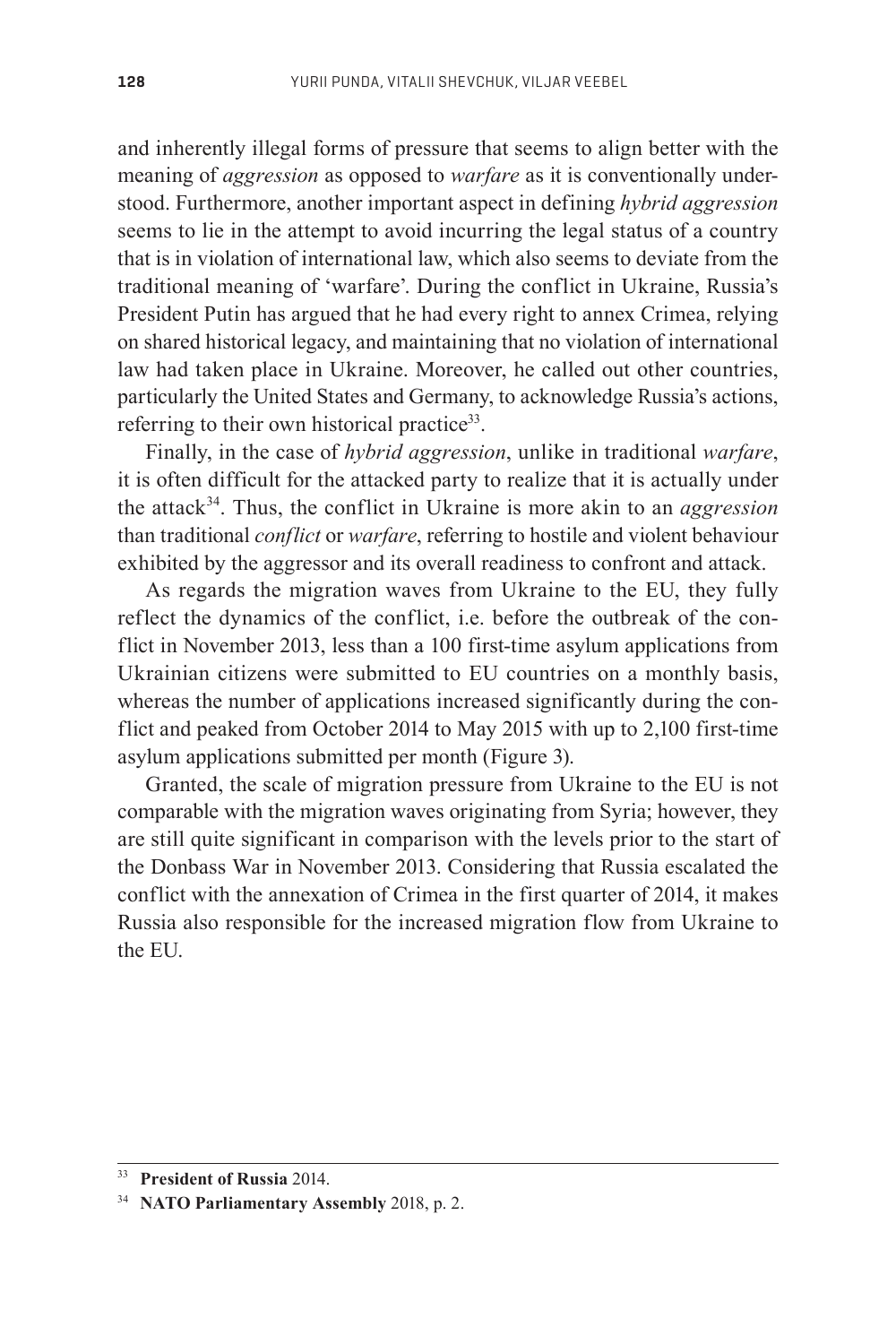

**Figure 3**. The number of first-time asylum applications submitted from 2010 to 2018 to EU countries from Ukraine [persons per month] $35$ 

### **4. Conclusion: Instigation of Large-scale Migration Flows as a New Form of Hybrid Warfare?**

Over the past decade, EU countries have found themselves overwhelmed by serious challenges. They seemed to be particularly unprepared for the 2013–2014 crisis in Ukraine, as nobody expected that a war would break out in Europe and that Russia would have the audacity to violate international law and infringe Ukraine's sovereignty. These developments have seriously undermined the foundations of European security. What is more, the Syrian conflict has further endangered the existing global security order, as well as set off large-scale migration flows from Syria to the European Union<sup>36</sup>. In both cases, the migration flows increased significantly after internal conflicts turned to international confrontations and escalated to full-scale warfare. Thus, over the past couple of years, EU countries have repeatedly found themselves confronted with complex situations beyond their control.

At the same time, these situations – both in Ukraine and in Syria – seem to have been fully 'under the control' of Russia, who played an active role

<sup>35</sup> Source: **Eurostat** 2019.

<sup>&</sup>lt;sup>36</sup> Veebel, V.; Kulu, L.; Tartes, A. 2014. Conceptual factors behind the poor performance of the European Neighbourhood policy. – Lithuanian Foreign Policy Review, Vol. 31, pp. 85−102.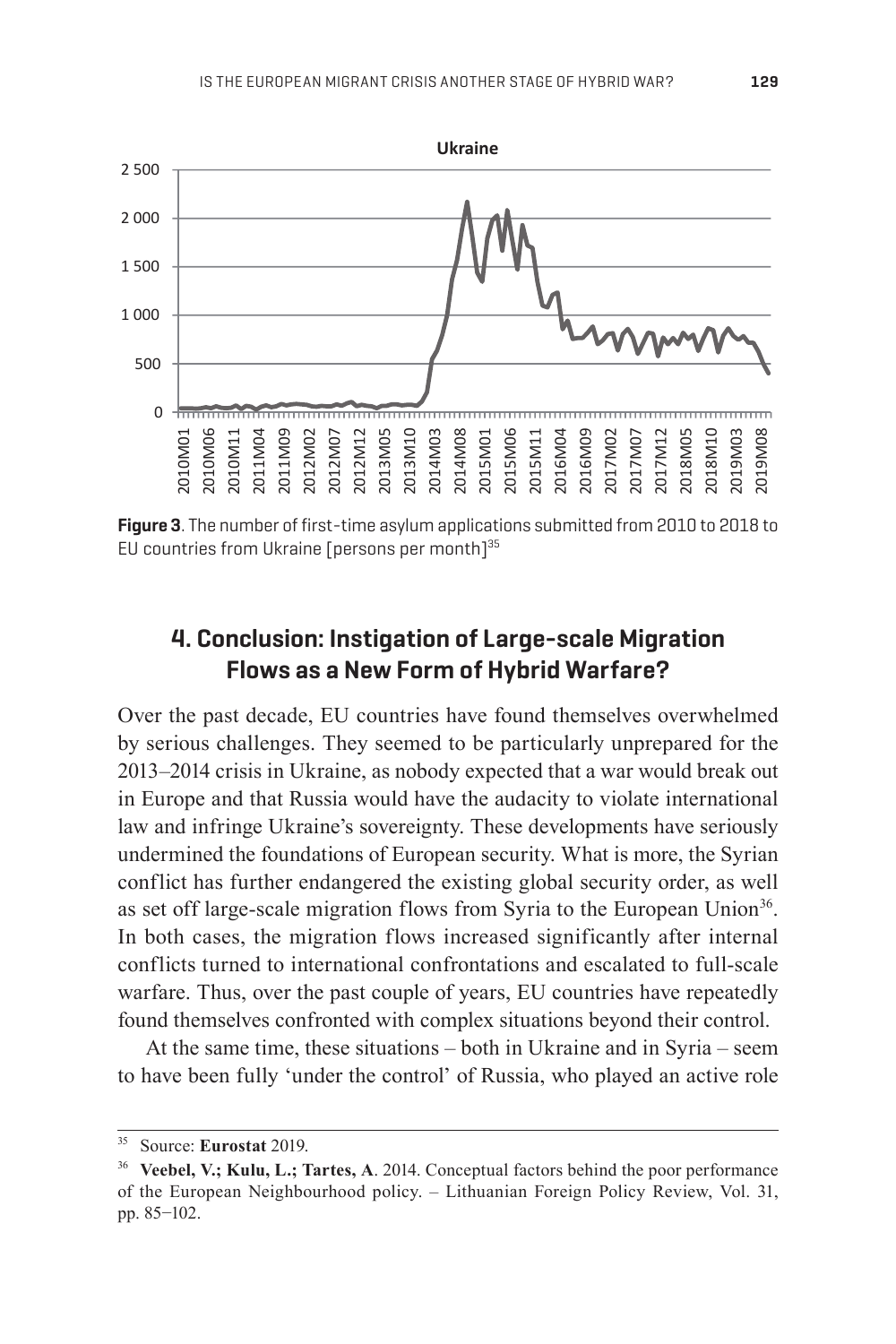in escalating both conflicts. Furthermore, in both cases, Russia had several opportunities to de-escalate these conflicts but never chose to do so. During the Syrian conflict, Russia repeatedly used its veto power to block the UN Security Council's resolutions aimed, for example, to investigate and impose sanctions over the use of chemical weapons in Syria, to stop the bombing and achieve a truce in Aleppo, and to condemn the actions of the Syrian government against the opposition<sup>37</sup>. In Ukraine, after the annexation of Crimea in March 2014, Russia escalated the military conflict in the eastern part of Ukraine, sabotaged the Minsk I ceasefire agreements and conducted information campaigns to tarnish Ukraine's image both domestically as well as internationally<sup>38</sup>. Conversely, if Russia would not have blocked Western initiatives to solve the conflict in Syria and if Russia would have withdrawn from Crimea and stopped arming Ukrainian separatists, it would not have led to drastically increased migration flows from Syria and Ukraine to the EU countries. Thus, Russia is clearly responsible for the increased migration flows to the EU originating from Syria and Ukraine.

Admittedly, increased migration flows, under controlled conditions, are perfectly normal in today's ever globalising world. However, as the Syrian and Ukrainian conflicts have demonstrated, the situation becomes critical as soon as controlled migration turns into uncontrolled migration. Regardless of whether Russia considers the instigation of large-scale migration flows to the EU as part of its strategy of non-linear warfare or not, the overall impact of such massive migration flows is overwhelming for destination countries in several ways.

Firstly, Western societies have been shown to be extremely susceptible to social disintegration triggered by a massive influx of refugees. The increasing popularity of far-right parties in some EU countries relies to a large extent on their anti-immigrant views<sup>39</sup>, and the migration flows that have overwhelmed the EU play right into their hands.

<sup>37</sup>**Russia's 12 vetoes on Syria**. 2018. – RTÉ (Raidió Teilifís Éireann, Ireland's National Public Service Broadcaster), April 11.

https://www.rte.ie/news/world/2018/0411/953637-russia-syria-un-veto/.

<sup>&</sup>lt;sup>38</sup> Veebel, V.; Markus, R. 2016. At the Dawn of a New Era of Sanctions: Russian-Ukrainian Crisis and Sanctions. – Orbis, Vol.  $60(1)$ , pp. 128–139.

https://doi.org/10.1016/j.orbis.2015.12.001.

<sup>39</sup> See, for example, **Janning, J**. (ed) 2016. Keeping Europeans Together: Assessing the State of EU Cohesion. – ECFR.

https://www.ecfr.eu/images/eucohesion/ECFR186%20KEEPING%20EUROPEANS%20 TOGETHER.pdf;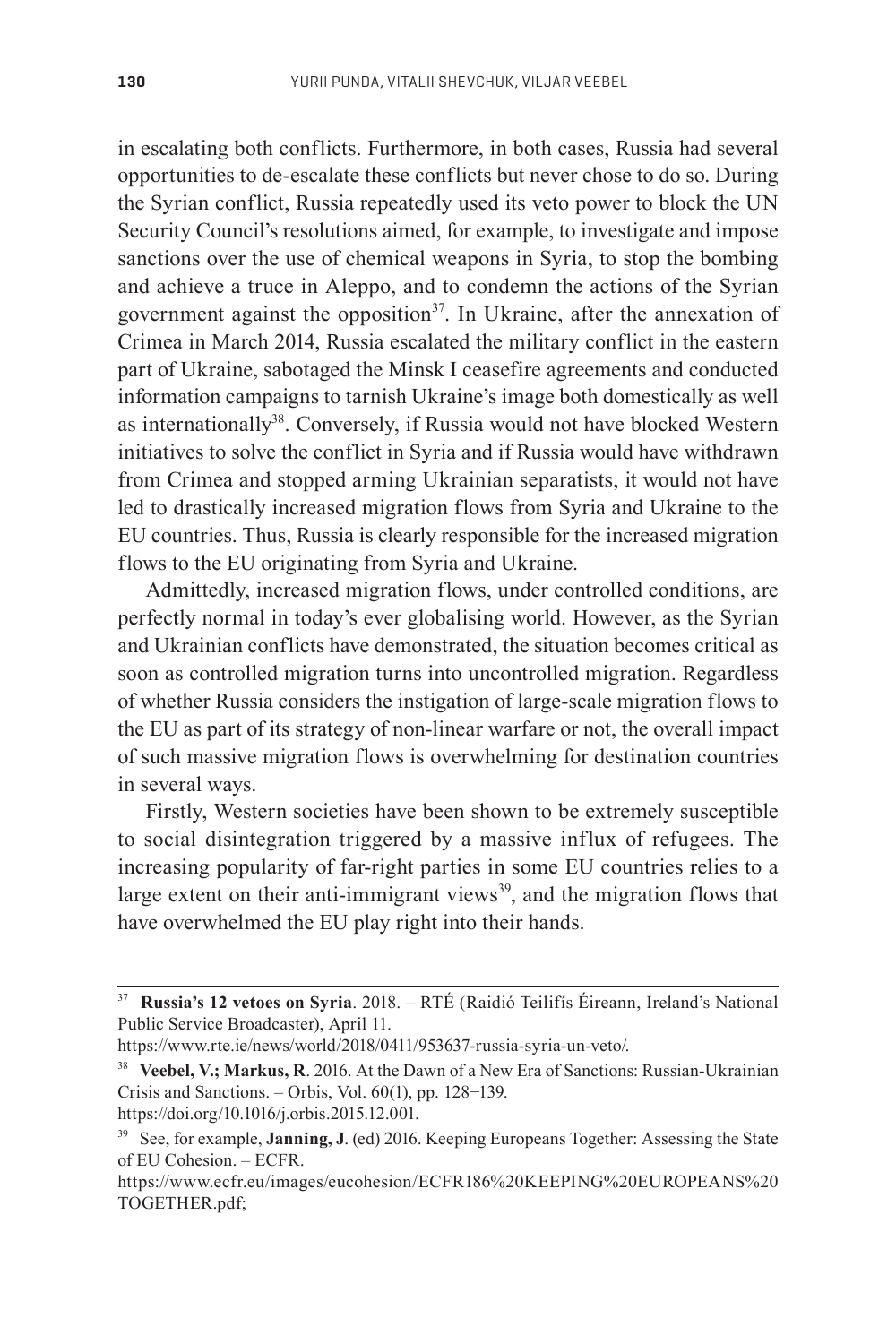Secondly, and quite possibly even more importantly, massive migration waves and the way they are often depicted in social media under the guise of simply 'sharing information' have demonstrated the potential to undermine democratic values $40$ , and in this context, such undermining of democratic values is directly associated with the concept of hybrid warfare. It is also clearly illustrated by the popular reaction to the European migration and refugee crisis that has been, and still is, relatively painful in some EU countries, maintaining that European countries should close their borders to these migrants. Even if there are grounds for this argument (e.g. financial considerations arguing that the EU is unable to help everyone in need), these views do not reflect the higher normative values that the EU is trying to promote around the world. Should the EU lose its normative power in the world arena<sup>41</sup> as a result of undermining its underlying democratic values, Russia would once again be one step closer to realising its aggressive ambitions in other countries<sup>42</sup>

Based on this research, it could be argued that the most recent largescale migration flows have occurred primarily after internal conflicts have turned into international ones, mainly as a result of interventions staged by other countries, particularly Russia. In that respect, Russia is clearly implementing its idea of *selective multipolarity*, meaning that it actively participates in international conflicts and carefully selects opponents that would allow Russia to present itself as a global power in the world arena, i.e. as "the one that sets things in motion"<sup>43</sup>. Assuming that Russia has not abandoned its aggressive ambitions both in its neighbouring countries as well as globally, it could be expected that Russia fully intends to conduct conflict interventions in the future as well. Thus, according to the analysis of the authors, it would be in the best interests of the West to continuously assess the situation on a

**Veebel, V**. 2019a. The Rise of Right-Wing Populists in Estonia. – Foreign Policy Research Institute, Baltic Bulletin, July 31.

https://www.fpri.org/article/2019/07/the-rise-of-right-wing-populists-in-estonia/.

<sup>40</sup>**Knipp** 2016.

**Veebel, V.** 2019b. European Union as normative power in the Ukrainian–Russian conflict. – International Politics, Vol. 56(5), pp. 697−712.

<sup>42</sup>**Veebel, V**. 2017. Russia's Neo-Imperial dependence model: Experiences of former Soviet republics. – Romanian Journal of Political Science, Vol. 1, Issue 1. http://www.sar.org.ro/polsci/?p=1292.

<sup>43</sup>**Polyhakova, A**. 2018. Putin's true victory in Syria was not over ISIS. – The Brookings Institution, February 26.

https://www.brookings.edu/opinions/putins-true-victory-in-syria-isnt-over-isis/.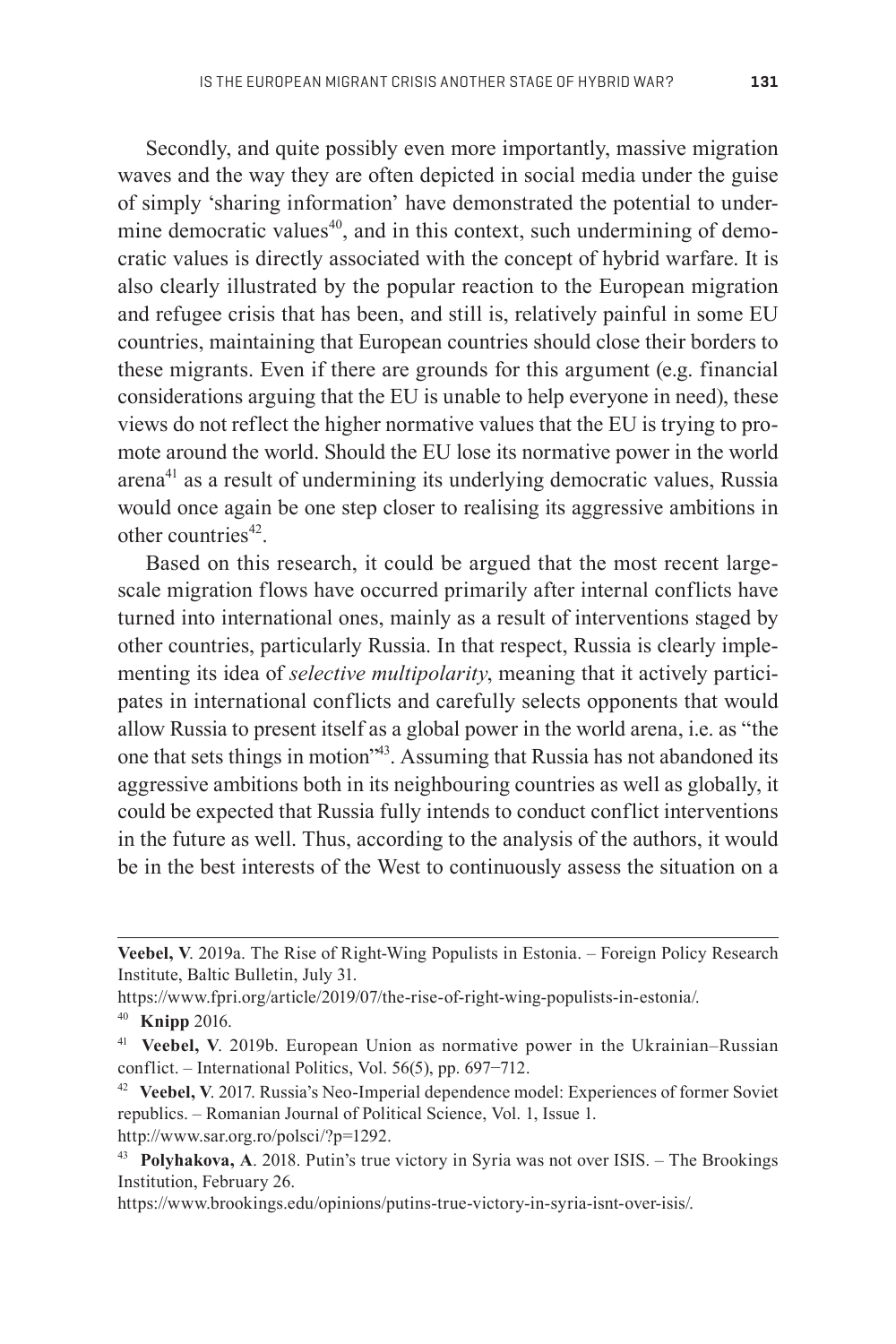case-by-case basis and to take active countermeasures to prevent massive migration flows (most likely to the EU) as soon as it becomes evident that Russia has targeted a country for those purposes. In more practical terms, it would mean systematic and careful monitoring of political situations and potential hybrid scenarios in various countries around the world (i.e. not the developments the EU would like to see in those countries, but understanding what is actually happening there/on the ground in reality). This applies particularly to the countries covered under the EU's Neighbourhood Policy.

In conclusion, Russia's current 'operation' to return Eastern Europe under its sphere of influence cannot be implemented without destroying the foundations of existing strategic alliances, including the foundations of the European Union. However, President Putin's recent statements<sup>44</sup> and his actions clearly indicate that Russia has already started down that road. On the other side, the EU has defined itself as a community that is united by universal values rather than by fleeting interests. Those universal values are liberal values that form the foundation for the cooperation between the EU member states and they are also very attractive to people of the EU's neighbouring countries, including Ukraine.

### **References**

**Andersson, J. J.; Tardy, T**. 2015. Hybrid: What's in a Name? – European Union Institute for Security Studies, October.

 https://www.iss.europa.eu/sites/default/files/EUISSFiles/Brief\_32\_Hybrid\_ warfare.pdf.

- **Bannelier-Christakis, K**. 2016. Military interventions against ISIL in Iraq, Syria and Libya, and the Legal Basis of Consent. – Leiden Journal of International Law, Vol. 29(3), pp. 743–775.
- **Chausovsky, E**. 2019. Ukraine Provides a Test Case of Russia's Hybrid Warfare Strategy. – Stratfor, On Geopolitics, March 28.

 https://worldview.stratfor.com/article/ukraine-test-case-russias-hybrid-warfarestrategy-moscow-putin-kremlin.

<sup>44</sup> For example, in his recent interview with the Financial Times, Russian President Putin argued that the liberalism has outlived its purpose, stating that this is best reflected in the way the public had turned against immigration, open borders and multiculturalism. For more see **Vladimir Putin: liberalism has 'outlived its purpose'**. 2019. – The Financial Times, September 17.

https://www.ft.com/content/2880c762-98c2-11e9-8cfb-30c211dcd229.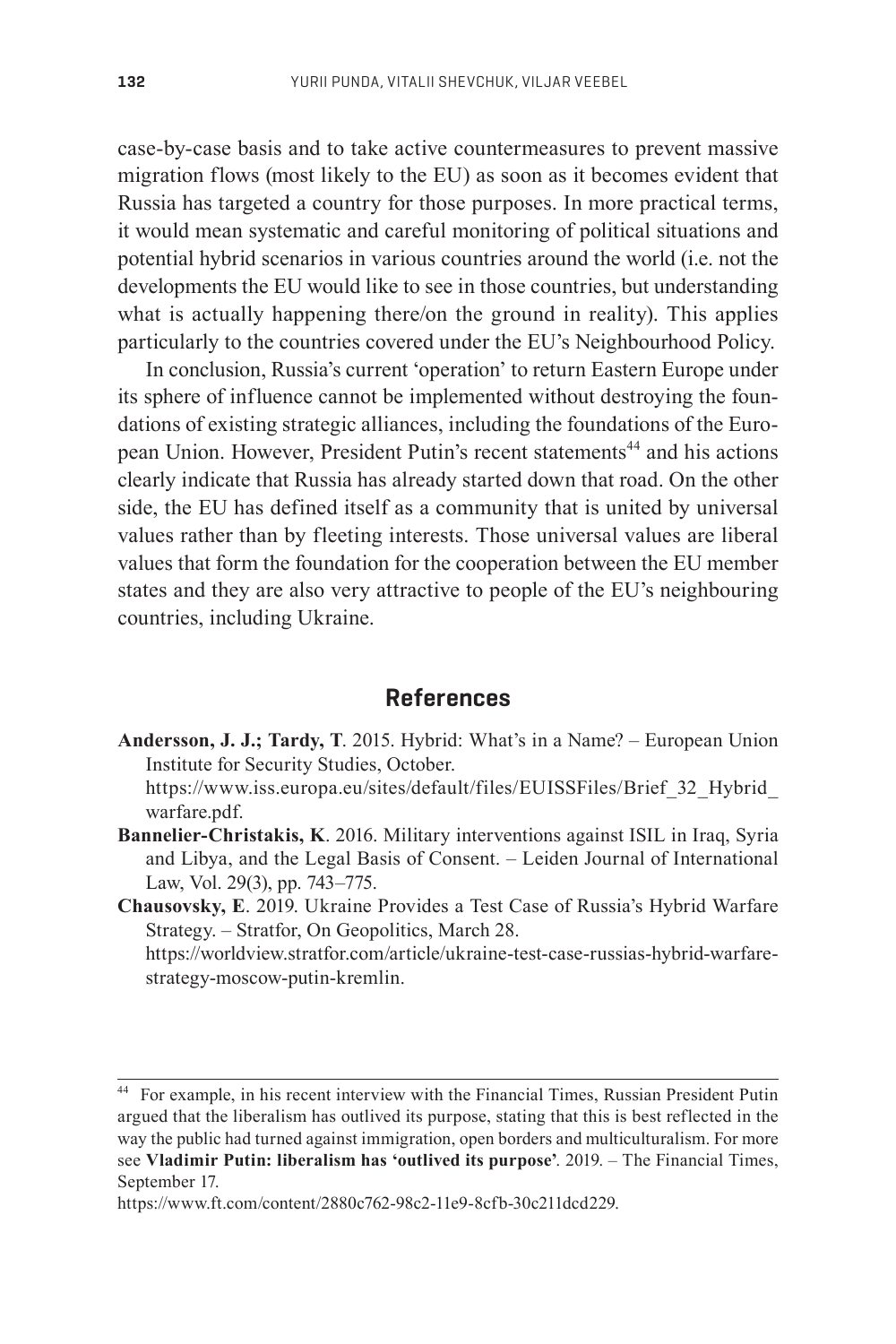**European Parliament** 2018. At a glance: A UN peacekeeping mission in eastern Ukraine? March.

 https://www.europarl.europa.eu/RegData/etudes/ATAG/2018/614737/EPRS\_ ATA(2018)614737\_EN.pdf.

- **Eurostat** 2019. Eurostat Database. Categories: Demography and migration Asylum and managed migration – Applications. https://ec.europa.eu/eurostat/data/database.
- **Hoffman, F**. 2009. Hybrid Warfare and Challenges. The Joint Forces Quarterly, 1<sup>st</sup> quarter 2009, Issue 52. Washington D.C.: National Defense University Press. https://smallwarsjournal.com/documents/jfqhoffman.pdf.
- **Horbulin, V**. 2018. Ukrainian Front of the Hybrid World. Strategic Panorama, Vol. 1, pp. 3–6.
- **Janning, J**. (ed). 2016. Keeping Europeans Together: Assessing the State of EU Cohesion. ECFR (European Council on Foreign Relations), September. https://www.ecfr.eu/images/eucohesion/ECFR186%20KEEPING%20 EUROPEANS%20TOGETHER.pdf
- **Kaldor, M.; Chinkin, C**. 2017. International Law and New Wars. Cambridge University Press.
- **Knipp, K**. 2016. Extremist views on the rise. Deutsche Welle, June 16. https://www.dw.com/en/opinion-extremist-views-on-the-rise/a-19335946.
- **Kofman, M**. 2016. Russian Hybrid Warfare and Other Dark Arts. War on the Rocks, March 11.
- https://warontherocks.com/2016/03/russian-hybrid-warfare-and-other-dark-arts/. **McDermott, R**. 2016. Gerasimov Calls for New Strategy to Counter Color Revolution. – Eurasia Daily Monitor, Vol. 13, Issue 46. The Jamestown Foun dation.

 https://jamestown.org/program/gerasimov-calls-for-new-strategy-to-countercolor-revolution/.

**Midttun, H. P**. 2019. Hybrid War in Ukraine – Predictions for 2019 and beyond. – Euromaidan Press, April 18. http://euromaidanpress.com/2019/04/18/hybrid-war-in-ukraine-predictions-for-

2019-and-beyond/.

**Mölder, H**. 2016. Chapter 7: Conclusions. – Sazonov, V.; Müür, K.; Mölder, H. (eds.) 2016. Russian Information Campaign against the Ukrainian state and Defence Forces by NATO Strategic Communications Centre of Excellence and Estonian National Defence College. Tartu, pp. 112–115.

 https://www.stratcomcoe.org/russian-information-campaign-against-ukrainianstate-and-defence-forces-0.

**Mölder, H.; Sazonov, V**. 2016. Chapter 4: Overview of Political and Military Events. – Sazonov, V.; Müür, K.; Mölder, H. (eds) 2016. Russian Information Campaign against the Ukrainian state and Defence Forces by, NATO Strategic Communications Centre of Excellence and Estonian National Defence College. Tartu, pp. 61–65.

 https://www.stratcomcoe.org/russian-information-campaign-against-ukrainianstate-and-defence-forces-0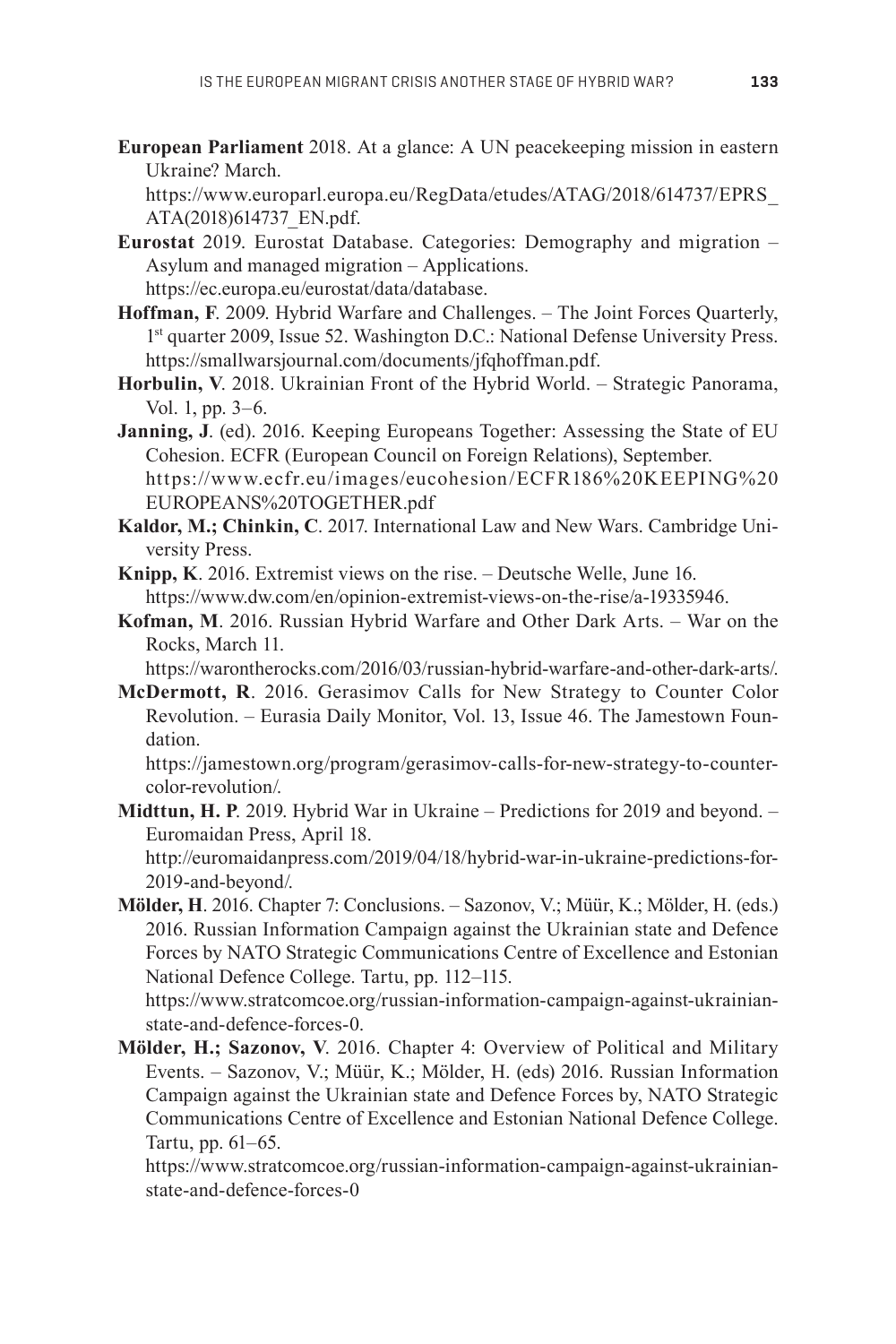**National Military Strategy of the United States of America**. 2015. Washington D.C., June.

 https://www.jcs.mil/Portals/36/Documents/Publications/2015\_National\_ Military\_Strategy.pdf

- **NATO** 2018. The Brussels Summit Declaration. NATO Press Release 074, July 11. https://www.nato.int/nato\_static\_fl2014/assets/pdf/pdf\_2018\_07/20180713 180711-summit-declaration-eng.pdf.
- **NATO Parliamentary Assembly** 2018. Countering Russia's Hybrid Threats: An Update. Special Report by Special Rapporteur Lord Jopling (United Kingdom), Committee on the Civil Dimension of Security (CDS), October. https://www.nato-pa.int/download-file?filename=sites/default/files/2018- 12/166%20CDS%2018%20E%20fin%20-%20HYBRID%20THREATS%

20-%20JOPLING\_0.pdf. **President of Russia** 2014. Address by the President of the Russian Federation. Presidential Executive Office, March 18.

http://en.kremlin.ru/events/president/news/20603.

- **Poltorakov, O**. 2015. The Functional Dynamic of Ukraine's "Maidan". Russian Politics & Law, Vol. 53(3), pp. 28-36 DOI: 10.1080/10611940.2015.1053783.
- **Polyhakova, A**. 2018. Putin's true victory in Syria was not over ISIS. The Brookings Institution, February 26.

https://www.brookings.edu/opinions/putins-true-victory-in-syria-isnt-over-isis/.

**Popescu, N**. 2015. Hybrid Tactics: neither new nor only Russian. – European Union Institute for Security Studies, Alert Issue 46, October. https://www.iss.europa.eu/sites/default/files/EUISSFiles/Alert\_4\_hybrid\_warfare.pdf.

- **Renz, B**. 2016. Russia and 'hybrid warfare'. Contemporary Politics, Vol. 22, Issue 3, pp. 283–300.
- **Russia casts 13th veto of U.N. Security Council action during Syrian war**. 2019. Reuters, September 19.

 https://www.reuters.com/article/us-syria-security-un/russia-casts-13th-veto-ofu-n-security-council-action-during-syrian-war-idUSKBN1W42CJ.

**Russia's 12 vetoes on Syria**. 2018. – RTÉ (Raidió Teilifís Éireann, Ireland's National Public Service Broadcaster), April 11. https://www.rte.ie/news/world/2018/0411/953637-russia-syria-un-veto/.

**Sazonov, V.; Müür, K.; Mölder, H**. (eds.) 2016. Russian Information Campaign against the Ukrainian state and Defence Forces: Executive Summary. NATO

Strategic Communications Centre of Excellence and Estonian National Defence College, Tartu.

 https://www.stratcomcoe.org/russian-information-campaign-against-ukrainianstate-and-defence-forces.

**Segall, M**. 2019. The Rocky Marriage of Convenience between Russia and Iran in Syria. – Jerusalem Center for Public Affairs, January 19.

 https://jcpa.org/the-rocky-marriage-of-convenience-between-russia-and-iran-insyria/.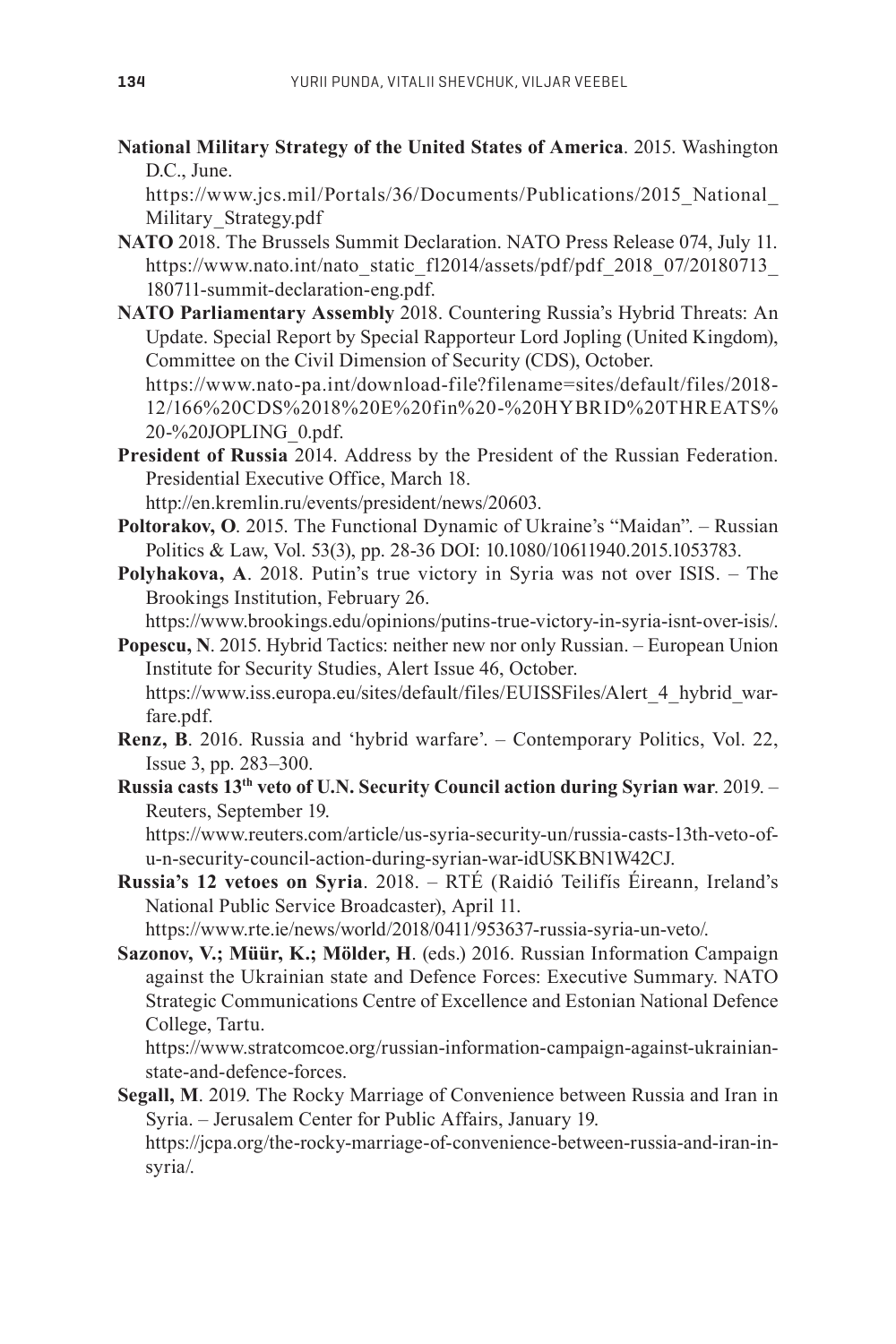- **Šlabovitš, A**. 2016. Chapter 4.2: Military Overview. **Sazonov, V.; Müür, K.; Mölder, H**. (eds.) 2016. Russian Information Campaign against the Ukrainian state and Defence Forces: Executive Summary. NATO Strategic Communications Centre of Excellence and Estonian National Defence College, Tartu, pp. 64–65. https://www.stratcomcoe.org/russian-information-campaign-against-ukrainianstate-and-defence-forces-0.
- **Śliwa, Z.; Veebel, V.; Lebrun, M**. 2018. Russian Ambitions and Hybrid Modes of Warfare. – Sõjateadlane. Estonian Journal of Military Studies, Vol. 7, pp. 86−108.
- **Veebel, V**. 2019a. The Rise of Right-Wing Populists in Estonia. Foreign Policy Research Institute, Baltic Bulletin, July 31. https://www.fpri.org/article/2019/07/the-rise-of-right-wing-populists-in-estonia/.
- **Veebel, V**. 2019b. European Union as normative power in the Ukrainian–Russian conflict. – International Politics, Vol. 56(5), pp. 697−712.
- **Veebel, V**. 2017. Russia's Neo-Imperial dependence model: Experiences of former Soviet republics. – Romanian Journal of Political Science, Vol. 1, Issue 1. http://www.sar.org.ro/polsci/?p=1292.
- **Veebel, V**. 2016. Escaping the Imperial Grip of Russia: Ukraine, Belarus, Armenia, and Georgia. – Cross Border Journal for International Studies, Vol. 1(1), pp. 107–126.
- **Veebel, V.; Kulu, L.; Tartes, A**. 2014. Conceptual factors behind the poor performance of the European Neighbourhood policy. – Lithuanian Foreign Policy Review, Vol. 31, pp. 85−102.

http://lfpr.lt/wp-content/uploads/2015/09/LFPR-31-Veebel.pdf.

- **Veebel, V.; Markus, R**. 2018. European Normative Power during Ukrainian-Russian Conflict. – Baltic Journal of Law & Politics, Vol. 11(1), pp. 1−20.
- **Veebel, V.; Markus, R**. 2016. At the Dawn of a New Era of Sanctions: Russian-Ukrainian Crisis and Sanctions. – Orbis, Vol. 60(1), Winter, pp. 128−139. https://doi.org/10.1016/j.orbis.2015.12.001.
- **Veebel, V.; Markus, R**. 2015. Europe's Refugee Crisis in 2015 and Security Threats from the Baltic Perspective. – Journal of Politics and Law, Vol. 8(4), pp. 254−262. DOI: 10.5539/jpl.v8n4p254.
- **Veebel, V.; Ploom, I**. 2016. Estonian perceptions of security: Not only about Russia and the refugees. – Journal on Baltic Security, Vol. 2(2), pp. 35–70. https://www.baltdefcol.org/files/files/publications/EstonianPerceptions.pdf.
- **Vladimir Putin: liberalism has 'outlived its purpose'**. 2019. The Financial Times, September 17.

https://www.ft.com/content/2880c762-98c2-11e9-8cfb-30c211dcd229.

**Yenidünya, A.; Atalay, M**. 2016. Comparative Analysis of Russian Hybrid Methods in Ukraine and Syria Crisis. – American Scientific Research Journal for Engineering, Technology, and Sciences (ASRJETS), Vol. 26, No. 4. https://asrjetsjournal.org/index.php/American\_Scientific\_Journal/article/ view/2407.